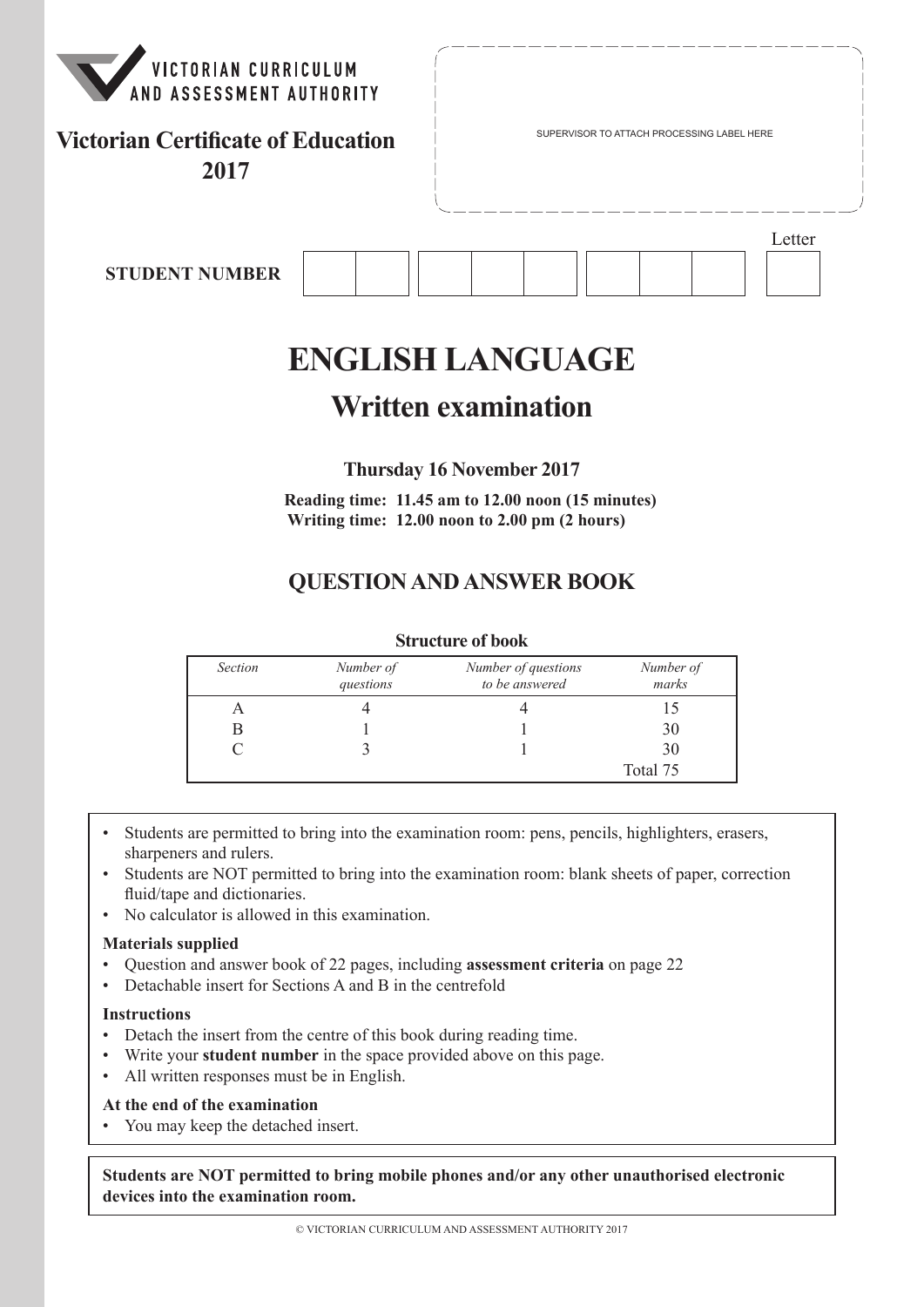## **SECTION A – Short-answer questions**

## **Instructions for Section A**

Refer to the insert from the centre of this book while answering this section.

Section A requires answers to questions about Text 1. Questions 1–4 refer to Text 1. Answer **all** questions in this section.

In your responses, you are expected to:

- demonstrate your ability to use relevant descriptive and metalinguistic tools
- • demonstrate familiarity with the topics of Unit 3, 'Language variation and social purpose', and the topics of Unit 4, 'Language variation and identity'.

Section A is worth 15 marks.

## **Text 1**

**Question 1 (2 marks)** 

Identify **two** social purposes of this speech.

#### **Question 2** (4 marks)

Identify and comment on the use of **two** different prosodic features between lines 12 and 20. Refer to line numbers in your response.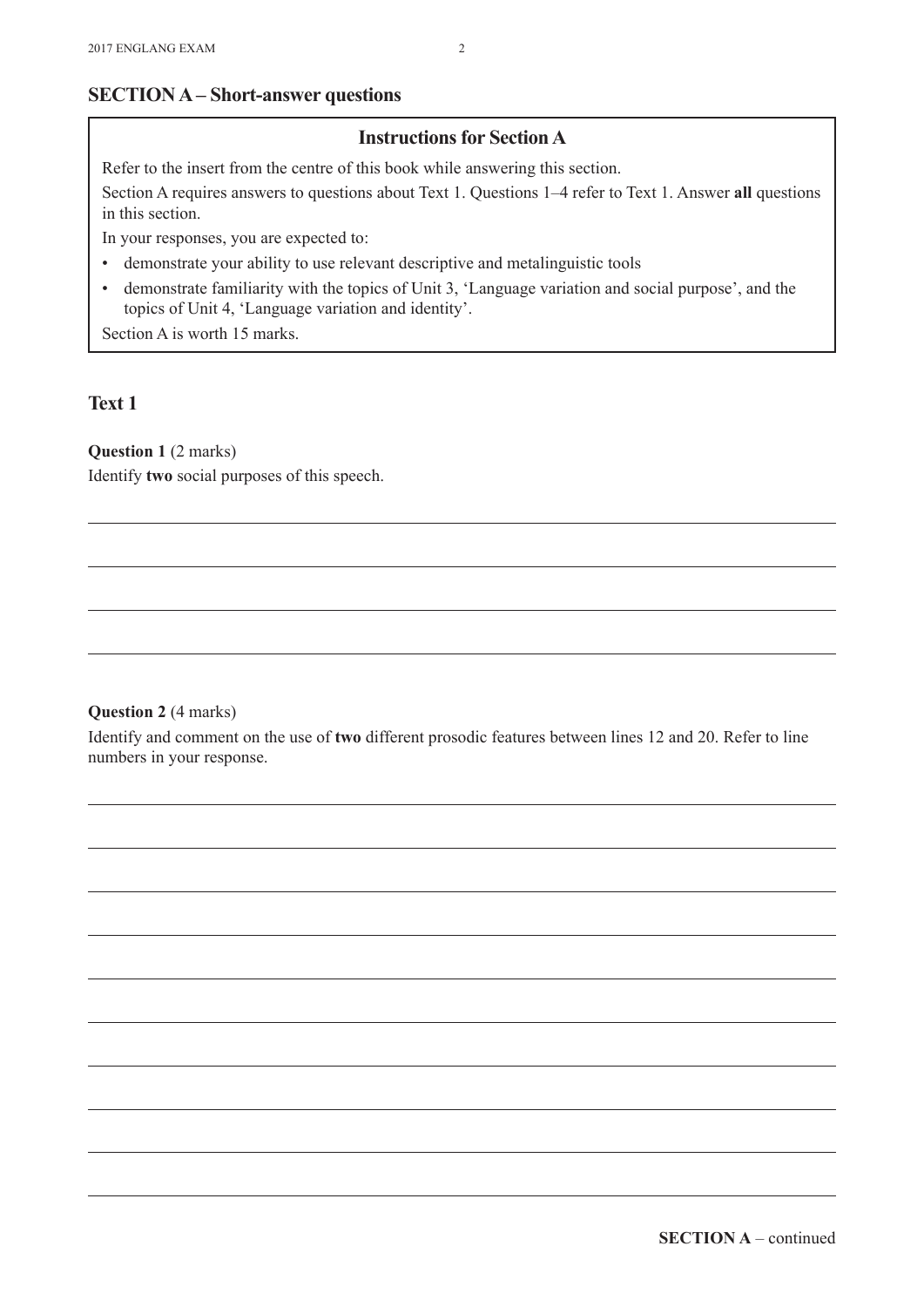## **Question 3** (4 marks)

Using appropriate metalanguage, identify and explain **two** specific language features that reflect Tim Minchin's identity. Refer to line numbers in your response.

| <u> 1989 - Andrea Barbara, Amerikaansk politik (* 1989)</u> |
|-------------------------------------------------------------|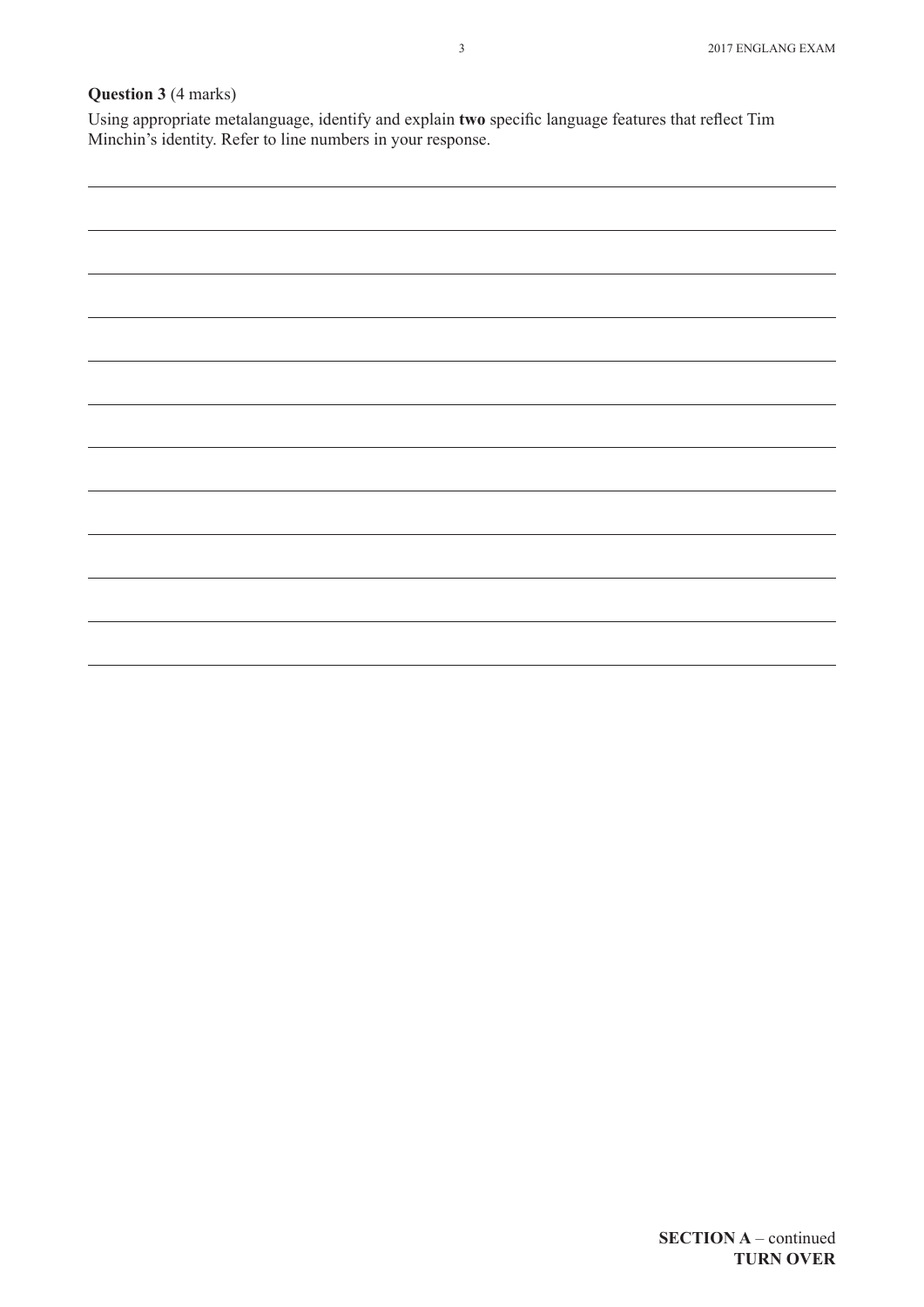Using appropriate metalanguage, discuss the features and/or strategies of spoken discourse that Tim Minchin uses to manage this text. Refer to specific examples and line numbers in your response.

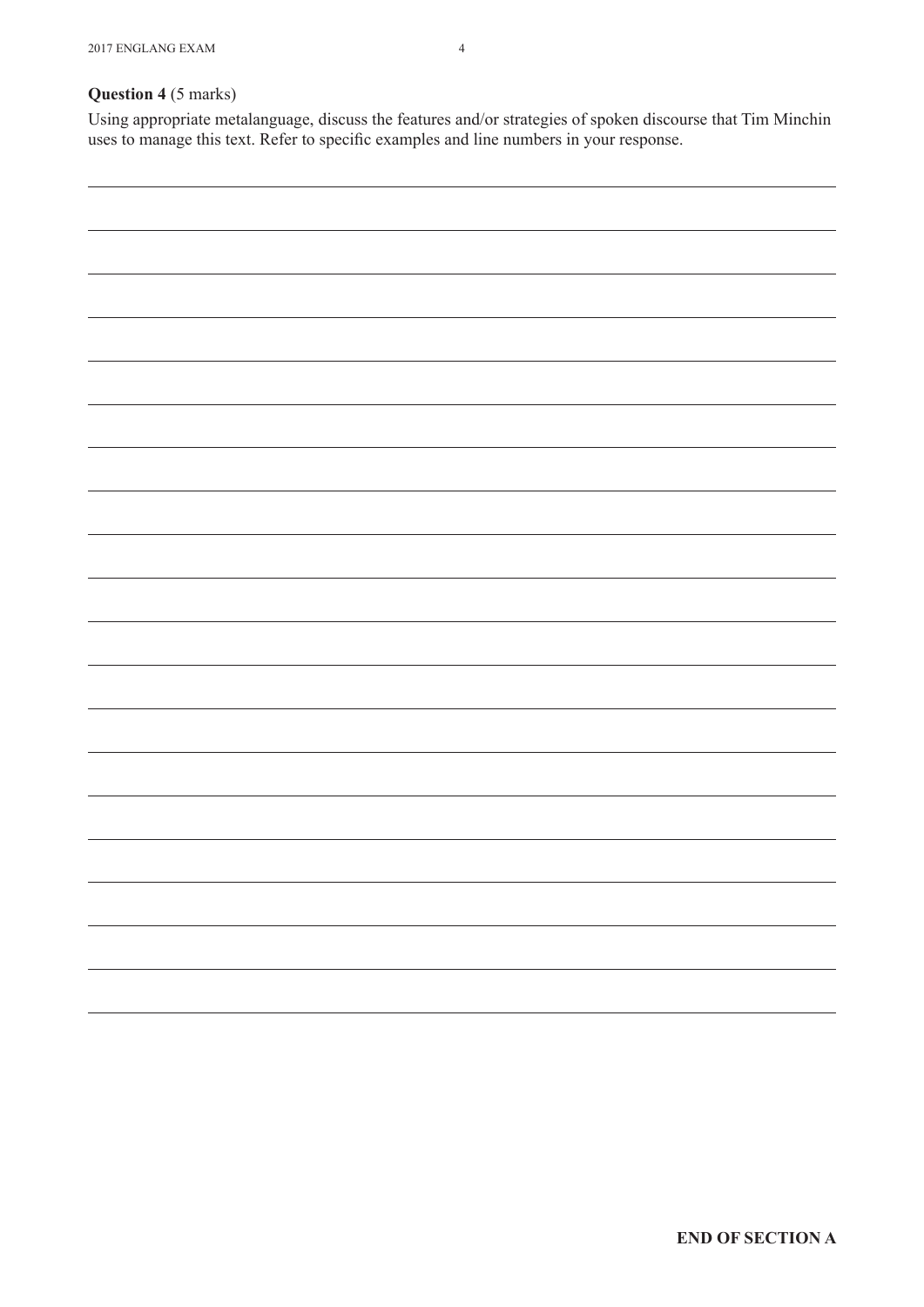## **SECTION B – Analytical commentary**

#### **Instructions for Section B**

Refer to the insert from the centre of this book while answering this section.

Section B requires an analytical commentary on Text 2. Question 5 refers to Text 2.

In your response, you are expected to:

- demonstrate your ability to use relevant descriptive and metalinguistic tools
- • demonstrate familiarity with the topics of Unit 3, 'Language variation and social purpose', and the topics of Unit 4, 'Language variation and identity'.

Section B is worth 30 marks.

## **Text 2**

#### **Question 5** (30 marks)

Write an analytical commentary on the language features of Text 2. In your response, you should comment on the:

- • contextual factors affecting/surrounding the text
- • social purpose and register of the text
- • stylistic and discourse features of the text.

Refer to at least **two** subsystems in your analysis.

Working space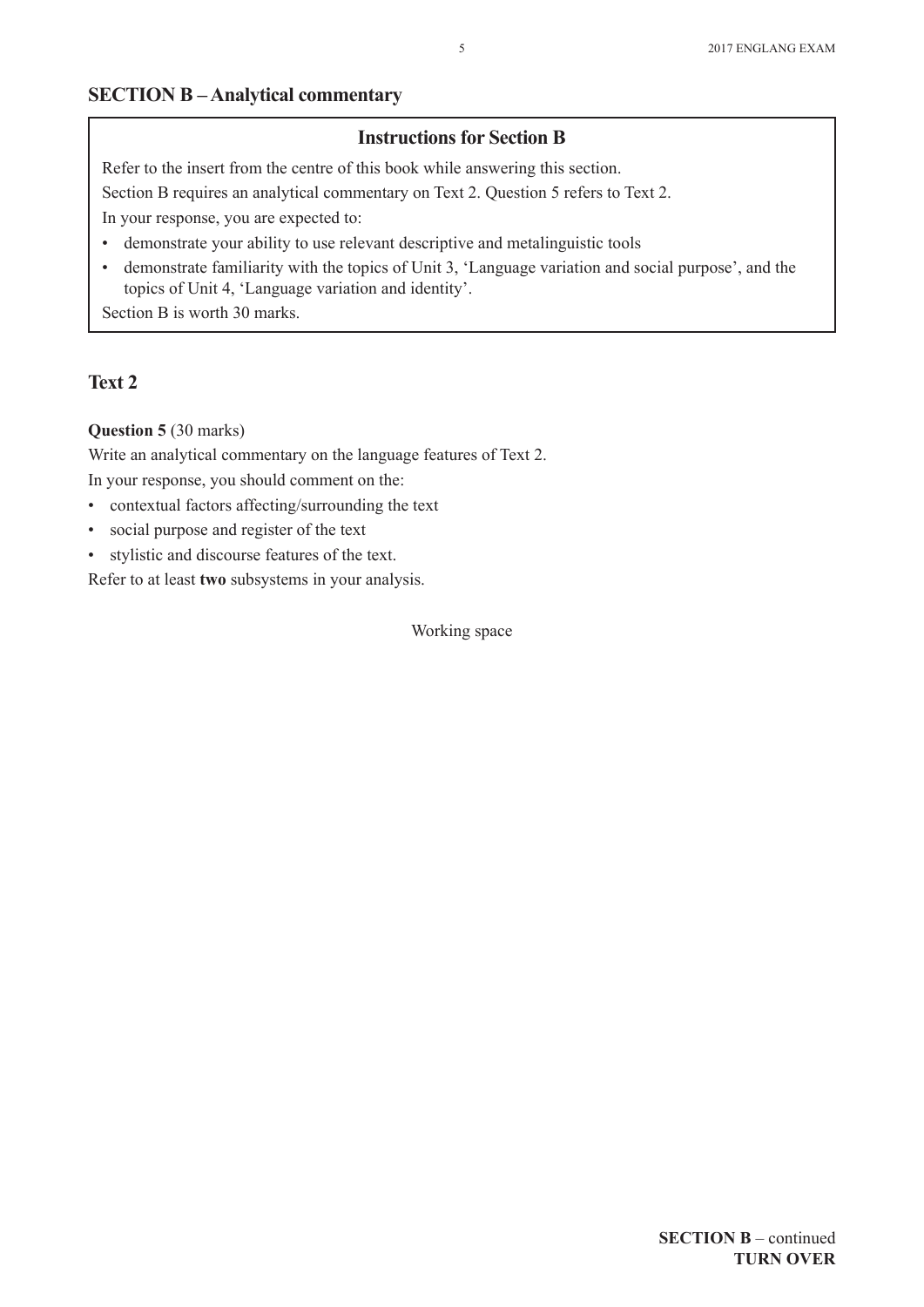| 2017 ENGLANG EXAM | 6                                                                                                                                                                                                                                                                                                                                                                                                                                                                          |
|-------------------|----------------------------------------------------------------------------------------------------------------------------------------------------------------------------------------------------------------------------------------------------------------------------------------------------------------------------------------------------------------------------------------------------------------------------------------------------------------------------|
|                   |                                                                                                                                                                                                                                                                                                                                                                                                                                                                            |
|                   |                                                                                                                                                                                                                                                                                                                                                                                                                                                                            |
|                   |                                                                                                                                                                                                                                                                                                                                                                                                                                                                            |
|                   |                                                                                                                                                                                                                                                                                                                                                                                                                                                                            |
|                   |                                                                                                                                                                                                                                                                                                                                                                                                                                                                            |
|                   |                                                                                                                                                                                                                                                                                                                                                                                                                                                                            |
|                   |                                                                                                                                                                                                                                                                                                                                                                                                                                                                            |
|                   |                                                                                                                                                                                                                                                                                                                                                                                                                                                                            |
|                   |                                                                                                                                                                                                                                                                                                                                                                                                                                                                            |
|                   |                                                                                                                                                                                                                                                                                                                                                                                                                                                                            |
|                   |                                                                                                                                                                                                                                                                                                                                                                                                                                                                            |
|                   |                                                                                                                                                                                                                                                                                                                                                                                                                                                                            |
|                   |                                                                                                                                                                                                                                                                                                                                                                                                                                                                            |
|                   |                                                                                                                                                                                                                                                                                                                                                                                                                                                                            |
|                   |                                                                                                                                                                                                                                                                                                                                                                                                                                                                            |
|                   |                                                                                                                                                                                                                                                                                                                                                                                                                                                                            |
|                   |                                                                                                                                                                                                                                                                                                                                                                                                                                                                            |
|                   |                                                                                                                                                                                                                                                                                                                                                                                                                                                                            |
|                   |                                                                                                                                                                                                                                                                                                                                                                                                                                                                            |
|                   |                                                                                                                                                                                                                                                                                                                                                                                                                                                                            |
|                   |                                                                                                                                                                                                                                                                                                                                                                                                                                                                            |
|                   |                                                                                                                                                                                                                                                                                                                                                                                                                                                                            |
|                   |                                                                                                                                                                                                                                                                                                                                                                                                                                                                            |
|                   |                                                                                                                                                                                                                                                                                                                                                                                                                                                                            |
|                   |                                                                                                                                                                                                                                                                                                                                                                                                                                                                            |
|                   |                                                                                                                                                                                                                                                                                                                                                                                                                                                                            |
|                   |                                                                                                                                                                                                                                                                                                                                                                                                                                                                            |
|                   |                                                                                                                                                                                                                                                                                                                                                                                                                                                                            |
|                   |                                                                                                                                                                                                                                                                                                                                                                                                                                                                            |
|                   |                                                                                                                                                                                                                                                                                                                                                                                                                                                                            |
|                   |                                                                                                                                                                                                                                                                                                                                                                                                                                                                            |
|                   |                                                                                                                                                                                                                                                                                                                                                                                                                                                                            |
|                   |                                                                                                                                                                                                                                                                                                                                                                                                                                                                            |
|                   |                                                                                                                                                                                                                                                                                                                                                                                                                                                                            |
|                   |                                                                                                                                                                                                                                                                                                                                                                                                                                                                            |
|                   |                                                                                                                                                                                                                                                                                                                                                                                                                                                                            |
|                   |                                                                                                                                                                                                                                                                                                                                                                                                                                                                            |
|                   | -                                                                                                                                                                                                                                                                                                                                                                                                                                                                          |
|                   |                                                                                                                                                                                                                                                                                                                                                                                                                                                                            |
|                   |                                                                                                                                                                                                                                                                                                                                                                                                                                                                            |
|                   | $\frac{1}{2} \left( \frac{1}{2} \right) \left( \frac{1}{2} \right) \left( \frac{1}{2} \right) \left( \frac{1}{2} \right) \left( \frac{1}{2} \right) \left( \frac{1}{2} \right) \left( \frac{1}{2} \right) \left( \frac{1}{2} \right) \left( \frac{1}{2} \right) \left( \frac{1}{2} \right) \left( \frac{1}{2} \right) \left( \frac{1}{2} \right) \left( \frac{1}{2} \right) \left( \frac{1}{2} \right) \left( \frac{1}{2} \right) \left( \frac{1}{2} \right) \left( \frac$ |
|                   |                                                                                                                                                                                                                                                                                                                                                                                                                                                                            |
|                   |                                                                                                                                                                                                                                                                                                                                                                                                                                                                            |
|                   |                                                                                                                                                                                                                                                                                                                                                                                                                                                                            |
|                   |                                                                                                                                                                                                                                                                                                                                                                                                                                                                            |
|                   |                                                                                                                                                                                                                                                                                                                                                                                                                                                                            |
|                   | $\overline{\phantom{0}}$                                                                                                                                                                                                                                                                                                                                                                                                                                                   |
|                   |                                                                                                                                                                                                                                                                                                                                                                                                                                                                            |
|                   |                                                                                                                                                                                                                                                                                                                                                                                                                                                                            |
|                   |                                                                                                                                                                                                                                                                                                                                                                                                                                                                            |
|                   |                                                                                                                                                                                                                                                                                                                                                                                                                                                                            |
|                   |                                                                                                                                                                                                                                                                                                                                                                                                                                                                            |
|                   | $\overline{\phantom{0}}$                                                                                                                                                                                                                                                                                                                                                                                                                                                   |
|                   |                                                                                                                                                                                                                                                                                                                                                                                                                                                                            |
|                   |                                                                                                                                                                                                                                                                                                                                                                                                                                                                            |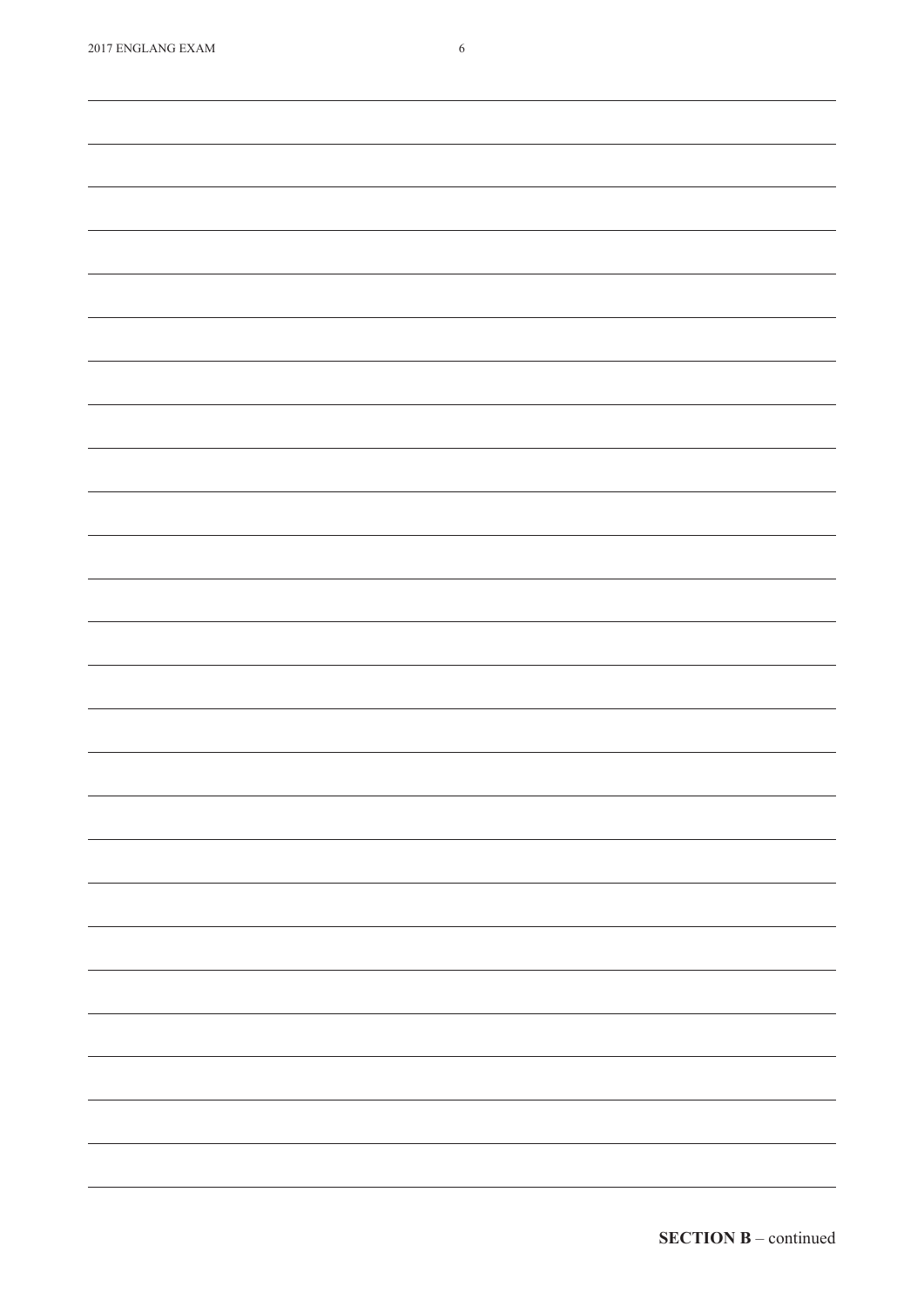| $\frac{1}{2} \left( \frac{1}{2} \right) \left( \frac{1}{2} \right) \left( \frac{1}{2} \right) \left( \frac{1}{2} \right) \left( \frac{1}{2} \right) \left( \frac{1}{2} \right) \left( \frac{1}{2} \right) \left( \frac{1}{2} \right) \left( \frac{1}{2} \right) \left( \frac{1}{2} \right) \left( \frac{1}{2} \right) \left( \frac{1}{2} \right) \left( \frac{1}{2} \right) \left( \frac{1}{2} \right) \left( \frac{1}{2} \right) \left( \frac{1}{2} \right) \left( \frac$ |
|----------------------------------------------------------------------------------------------------------------------------------------------------------------------------------------------------------------------------------------------------------------------------------------------------------------------------------------------------------------------------------------------------------------------------------------------------------------------------|
|                                                                                                                                                                                                                                                                                                                                                                                                                                                                            |
|                                                                                                                                                                                                                                                                                                                                                                                                                                                                            |
|                                                                                                                                                                                                                                                                                                                                                                                                                                                                            |
|                                                                                                                                                                                                                                                                                                                                                                                                                                                                            |
|                                                                                                                                                                                                                                                                                                                                                                                                                                                                            |
|                                                                                                                                                                                                                                                                                                                                                                                                                                                                            |
|                                                                                                                                                                                                                                                                                                                                                                                                                                                                            |
|                                                                                                                                                                                                                                                                                                                                                                                                                                                                            |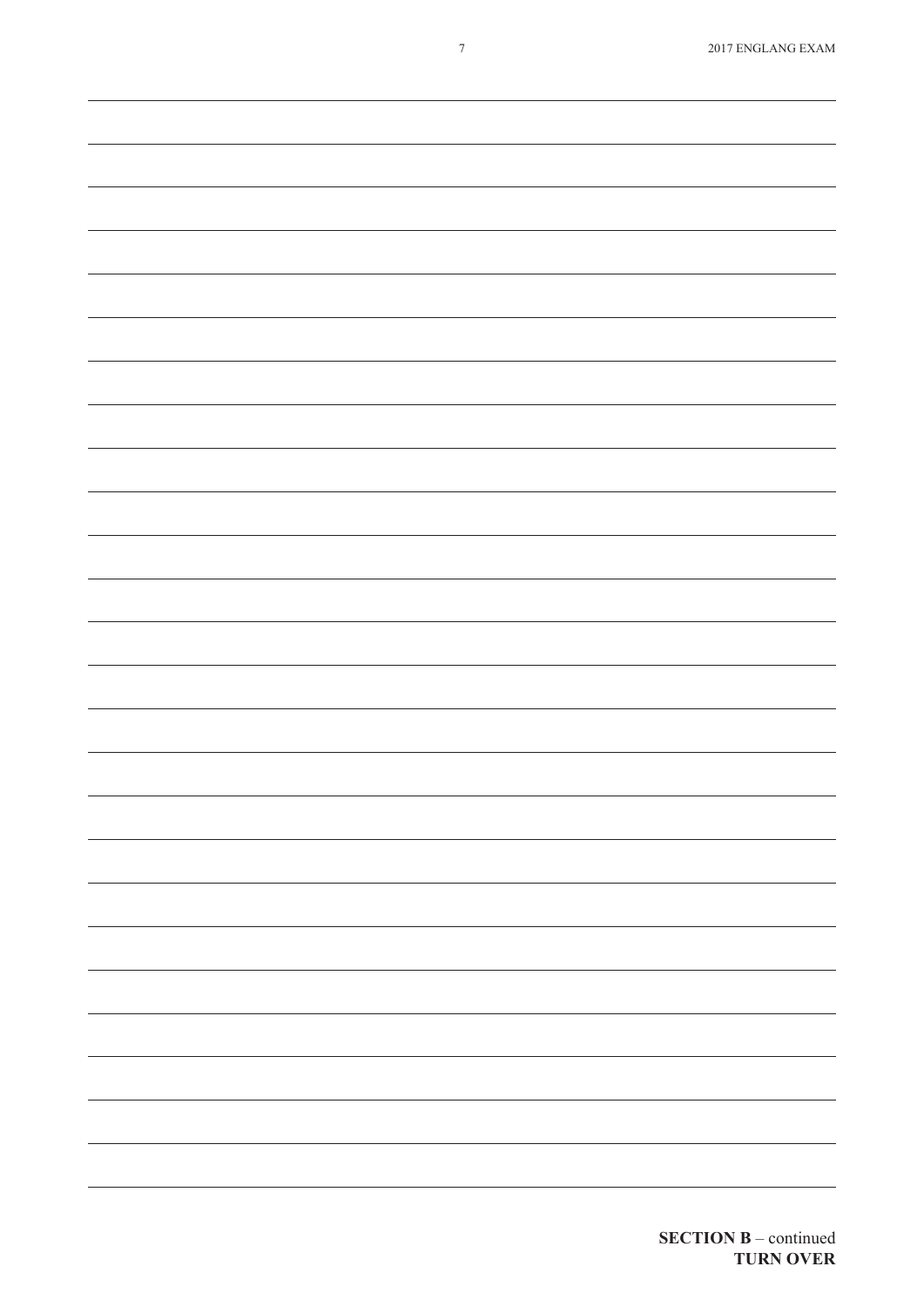| 2017 ENGLANG EXAM | $\,$ 8 $\,$ |
|-------------------|-------------|
|                   |             |
|                   |             |
|                   |             |
|                   |             |
|                   |             |
|                   |             |
|                   |             |
|                   |             |
|                   |             |
|                   |             |
|                   |             |
|                   |             |
|                   |             |
|                   |             |
|                   |             |
|                   |             |
|                   |             |
|                   |             |
|                   |             |
|                   |             |
|                   |             |
|                   |             |
|                   |             |
|                   |             |
|                   |             |
|                   |             |
|                   |             |
|                   |             |
|                   |             |
|                   |             |
|                   |             |
|                   |             |
|                   |             |
|                   |             |
|                   |             |
|                   |             |
|                   |             |
|                   |             |
|                   |             |
|                   |             |
|                   | —           |
|                   |             |
|                   | -           |
|                   |             |
|                   |             |
|                   |             |
|                   |             |
|                   | —           |
|                   |             |
|                   | -           |
|                   |             |
|                   |             |
|                   |             |
|                   | —           |
|                   |             |
|                   | -           |
|                   |             |
|                   |             |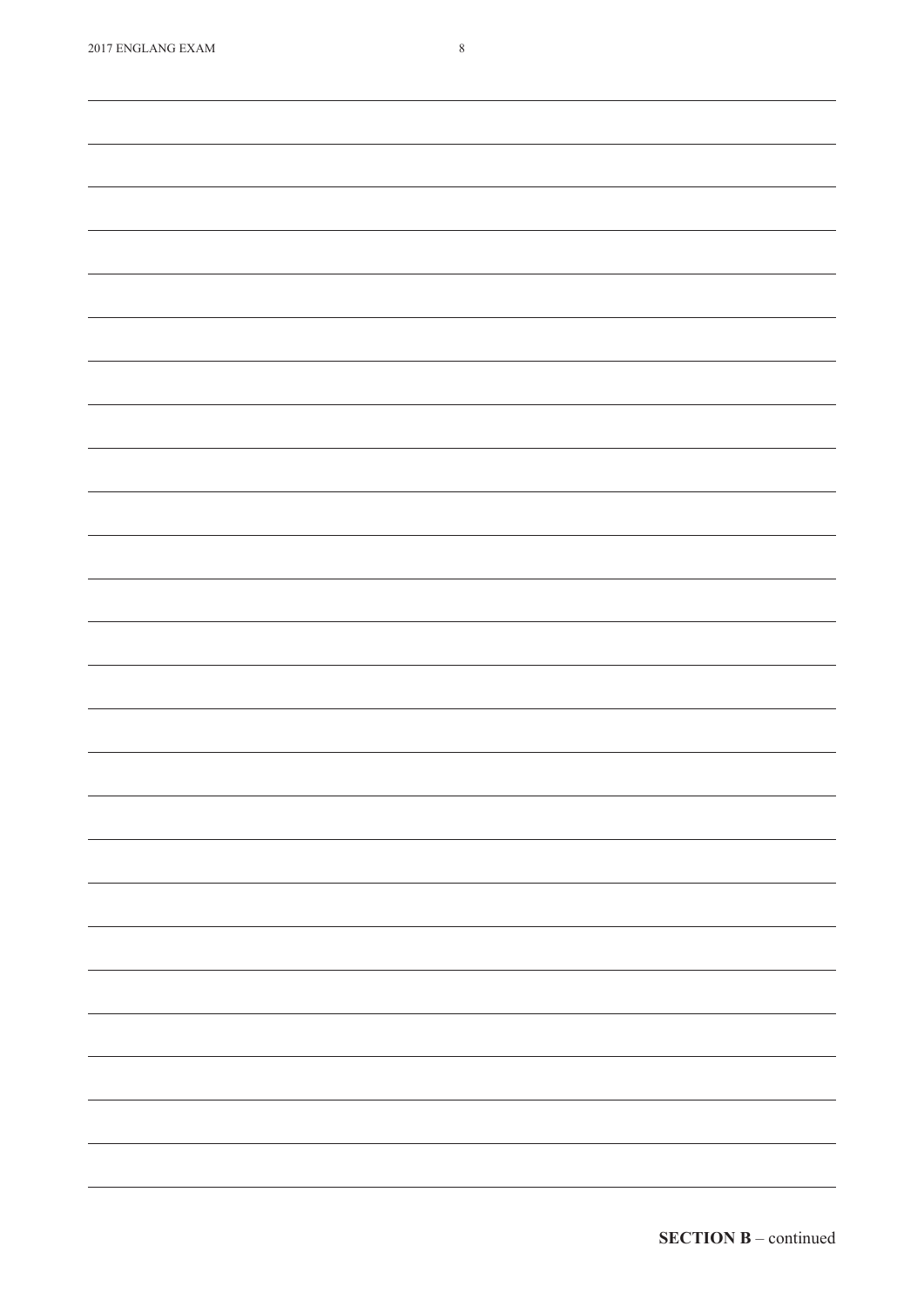|  |  |  | 2017 ENGLANG EXAM |
|--|--|--|-------------------|
|--|--|--|-------------------|

| <u> 1989 - Andrea Santana, Amerikaansk politiker (* 1989)</u>                                                         |  |  |
|-----------------------------------------------------------------------------------------------------------------------|--|--|
|                                                                                                                       |  |  |
|                                                                                                                       |  |  |
| <u> 1989 - Anna Maria Alemania, amerikan menyebagi bagian di sebagai bagian di sebagai bagian di sebagai bagian d</u> |  |  |
|                                                                                                                       |  |  |
|                                                                                                                       |  |  |
|                                                                                                                       |  |  |
|                                                                                                                       |  |  |
|                                                                                                                       |  |  |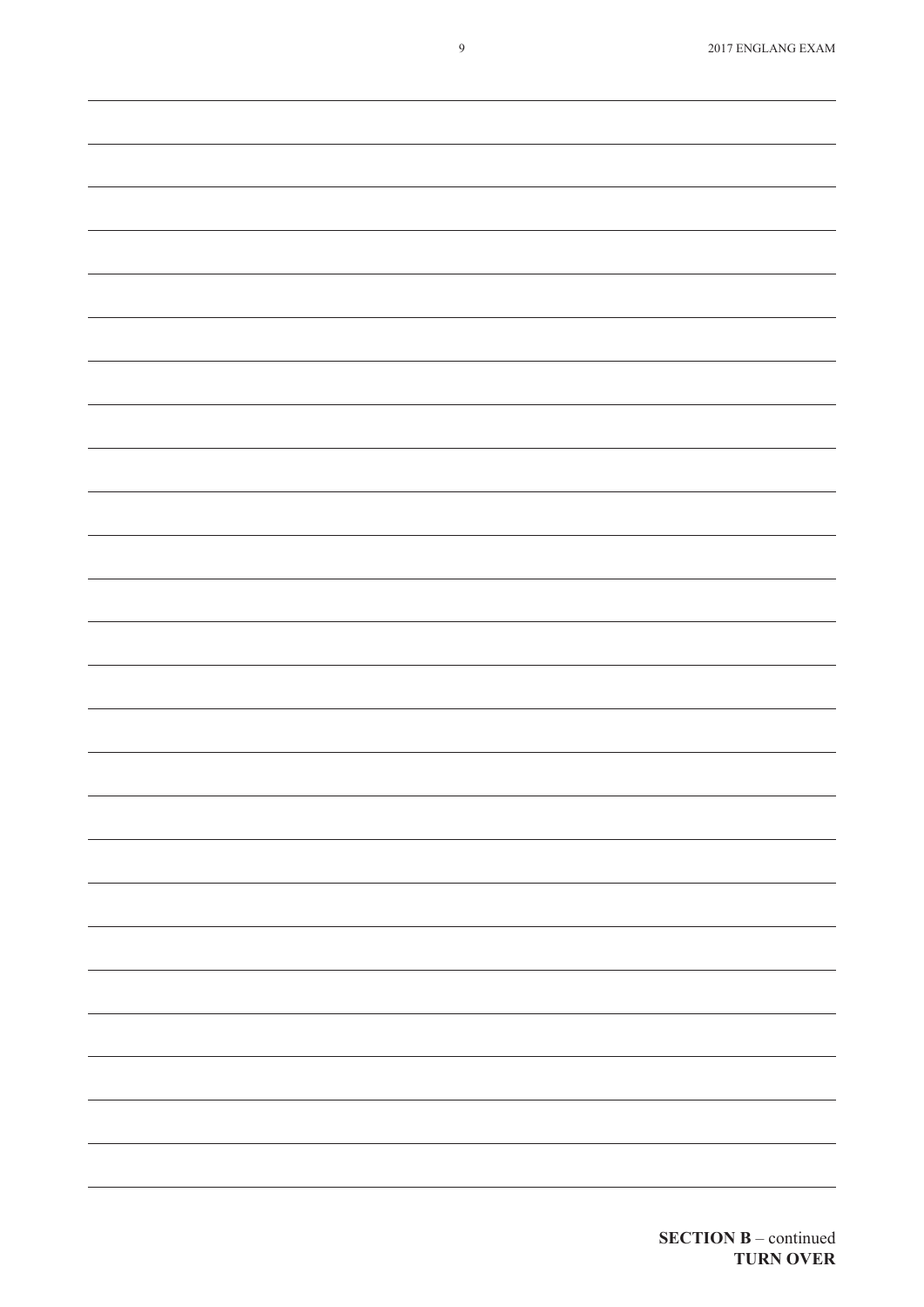| 2017 ENGLANG EXAM | $10\,$ |
|-------------------|--------|
|                   |        |
|                   |        |
|                   |        |
|                   |        |
|                   |        |
|                   |        |
|                   |        |
|                   |        |
|                   |        |
|                   |        |
|                   |        |
|                   |        |
|                   |        |
|                   |        |
|                   |        |
|                   |        |
|                   |        |
|                   |        |
|                   |        |
|                   |        |
|                   |        |
|                   |        |
|                   |        |
|                   |        |
|                   |        |
|                   |        |
|                   |        |
|                   |        |
|                   |        |
|                   |        |
|                   |        |
|                   |        |
|                   |        |
|                   |        |
|                   |        |
|                   |        |
|                   |        |
|                   |        |
|                   |        |
|                   |        |
|                   |        |
|                   |        |
|                   |        |
|                   |        |
|                   |        |
|                   |        |
|                   |        |
|                   |        |
|                   |        |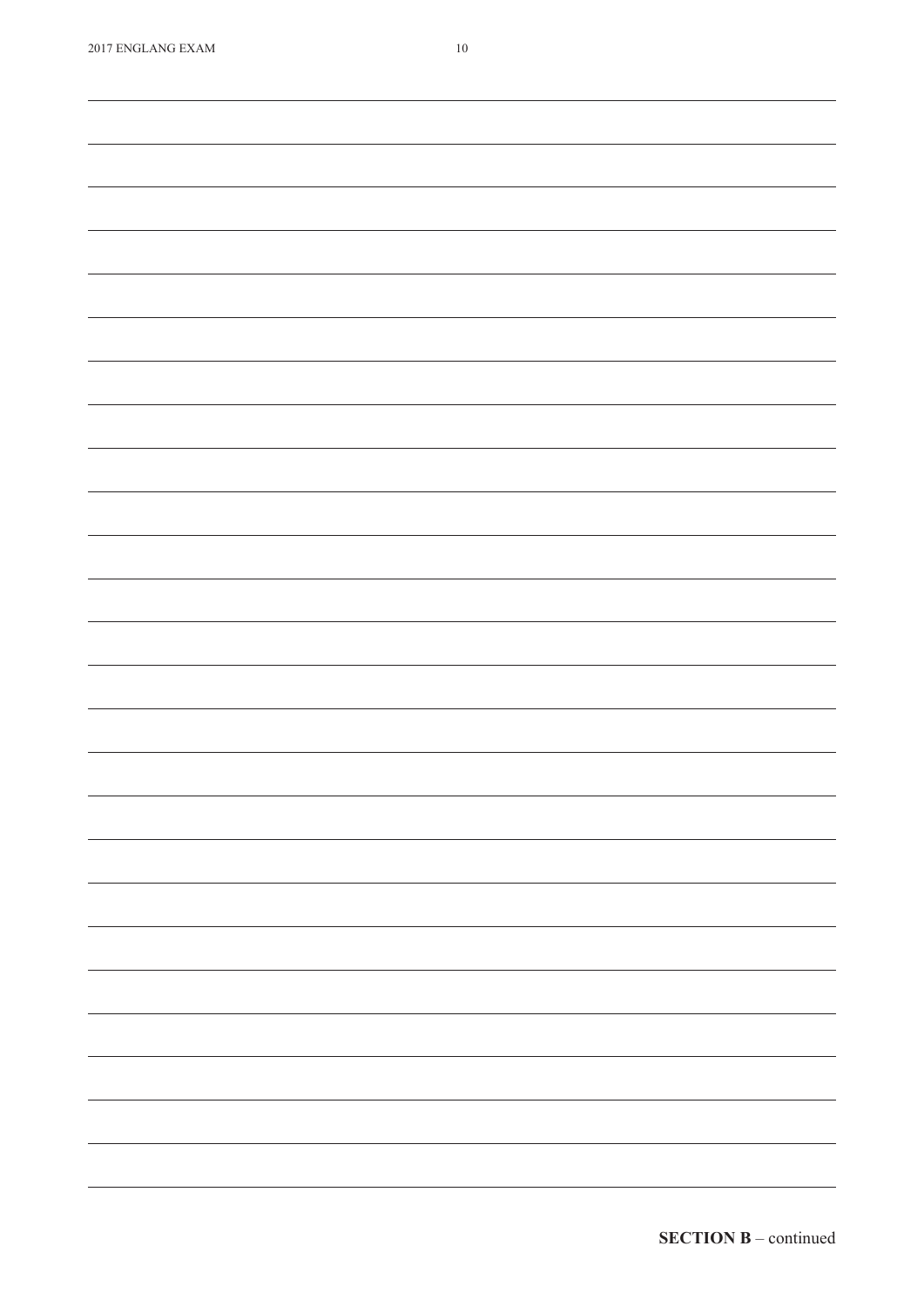| Ξ.                       |
|--------------------------|
|                          |
|                          |
|                          |
| -                        |
|                          |
|                          |
|                          |
|                          |
| -                        |
| ÷.                       |
|                          |
|                          |
|                          |
| -                        |
| $\overline{\phantom{0}}$ |
|                          |
|                          |
|                          |
|                          |
|                          |
|                          |
|                          |
|                          |
|                          |
|                          |
|                          |
|                          |
|                          |
|                          |
|                          |
|                          |
|                          |
|                          |
|                          |
|                          |
|                          |
|                          |
|                          |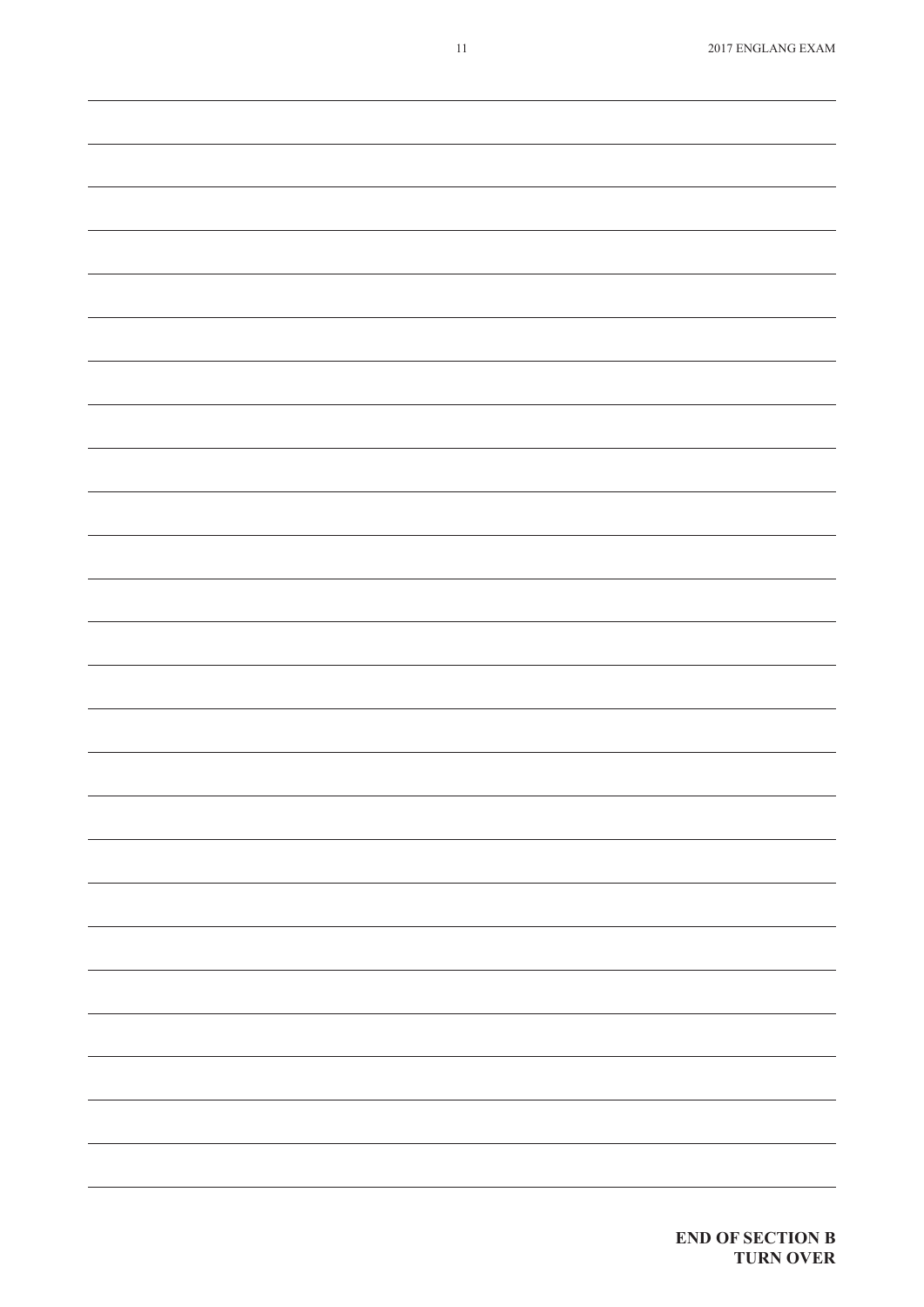## **SECTION C – Essay**

## **Instructions for Section C**

Section C requires a sustained expository response to **one** question.

In your response, you are expected to:

- • demonstrate your ability to use relevant descriptive and metalinguistic tools
- • demonstrate familiarity with the topics of Unit 3, 'Language variation and social purpose', and the topics of Unit 4, 'Language variation and identity'
- • refer to the stimulus material provided.

Section C is worth 30 marks.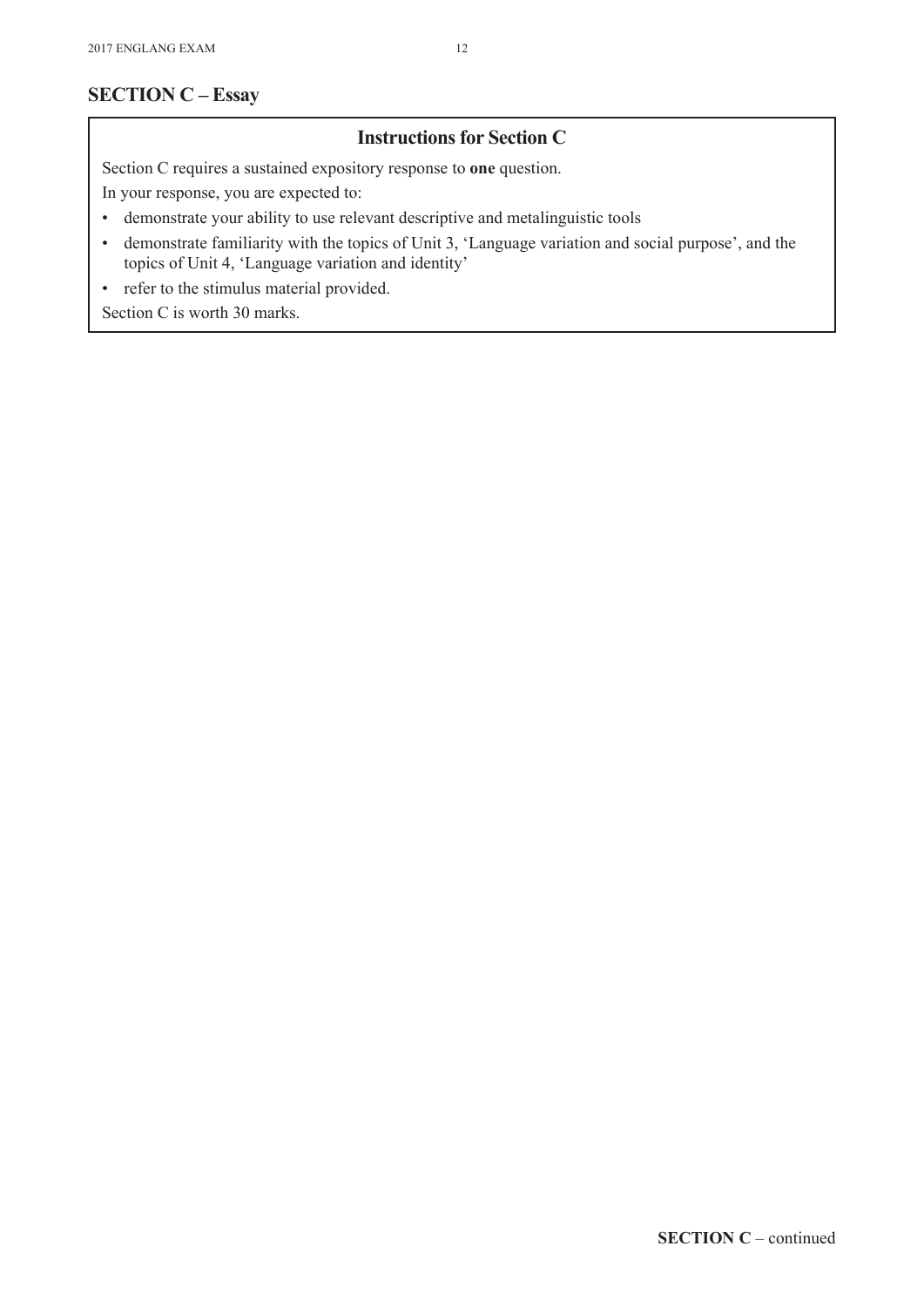|                | <b>Stimulus</b>                                                                                                                                                                                                                                                                                                                                                                                                                                                                                                                                                                                                                                                                                                                                        |
|----------------|--------------------------------------------------------------------------------------------------------------------------------------------------------------------------------------------------------------------------------------------------------------------------------------------------------------------------------------------------------------------------------------------------------------------------------------------------------------------------------------------------------------------------------------------------------------------------------------------------------------------------------------------------------------------------------------------------------------------------------------------------------|
| a.             | 'Michelle Guthrie has said she wants to see more diversity right across the ABC and I think that's<br>important. I think the ABC should look and sound like us, who we are and a full range of that,' he<br>said.                                                                                                                                                                                                                                                                                                                                                                                                                                                                                                                                      |
|                | Stan Grant quoted in Holly Byrnes, 'Stan Grant returns to ABC in new role as<br>editor of Indigenous Affairs coverage and Leigh Sales fill-in',<br>News Limited, <www.news.com.au>, 28 October 2016</www.news.com.au>                                                                                                                                                                                                                                                                                                                                                                                                                                                                                                                                  |
| $\mathbf{b}$ . | 'Most women, most people and online outlets use remnants of teen-speak all. THE. TIME, often to<br>hilarious effect.                                                                                                                                                                                                                                                                                                                                                                                                                                                                                                                                                                                                                                   |
|                | It's called linguistic appropriation and it happens more than you think. Did you know more men are<br>using uptalk? And that more men are also using "like" and "you know"?'                                                                                                                                                                                                                                                                                                                                                                                                                                                                                                                                                                           |
|                | Natalie Reilly, 'Do you talk like a girl?', The Age, 25 August 2014                                                                                                                                                                                                                                                                                                                                                                                                                                                                                                                                                                                                                                                                                    |
| c.             | 'Despite what some people think, English is not the official language of Australia – there is no<br>official language specified in the constitution. But, it is the most widely used language in the<br>country. According to the 2011 census, 76.8% of people in Australia speak English at home. Many<br>other people also use English, but in addition to one or more languages that they use at home. There<br>are hundreds of other languages spoken by people in Australia - around 50,000 people speak an<br>Indigenous language at home '<br>The Linguistics Roadshow, <https: englishes-in-australia="" lingroadshow.com="" resources=""></https:>                                                                                            |
| d.             | 'While Australia may still have gendered marketing in its toy stores, we do have an officially<br>recognised gender-neutral pronoun. It's called singular they and it is already in the Macquarie<br>Dictionary  There are English speakers, however, who prefer to use they as their personal<br>pronoun. As with the Swedish hen, this is usually because they do not identify as either "male" or<br>"female". Meanwhile, some speakers prefer other pronouns. There are lots of options in English<br>which are not in the dictionary (yet), such as xe, ze, and thon.'<br>Allie Severin and Hedvig Skirgård, 'Swedes and Australians say yes to gender neutrality', Crikey,<br><https: blogs.crikey.com.au="" fullysic="">, 2 April 2015</https:> |

'The use of language in Australia today reflects social diversity.'

Discuss, with reference to contemporary Australian society. Refer to at least **two** subsystems of language in your response.

**OR**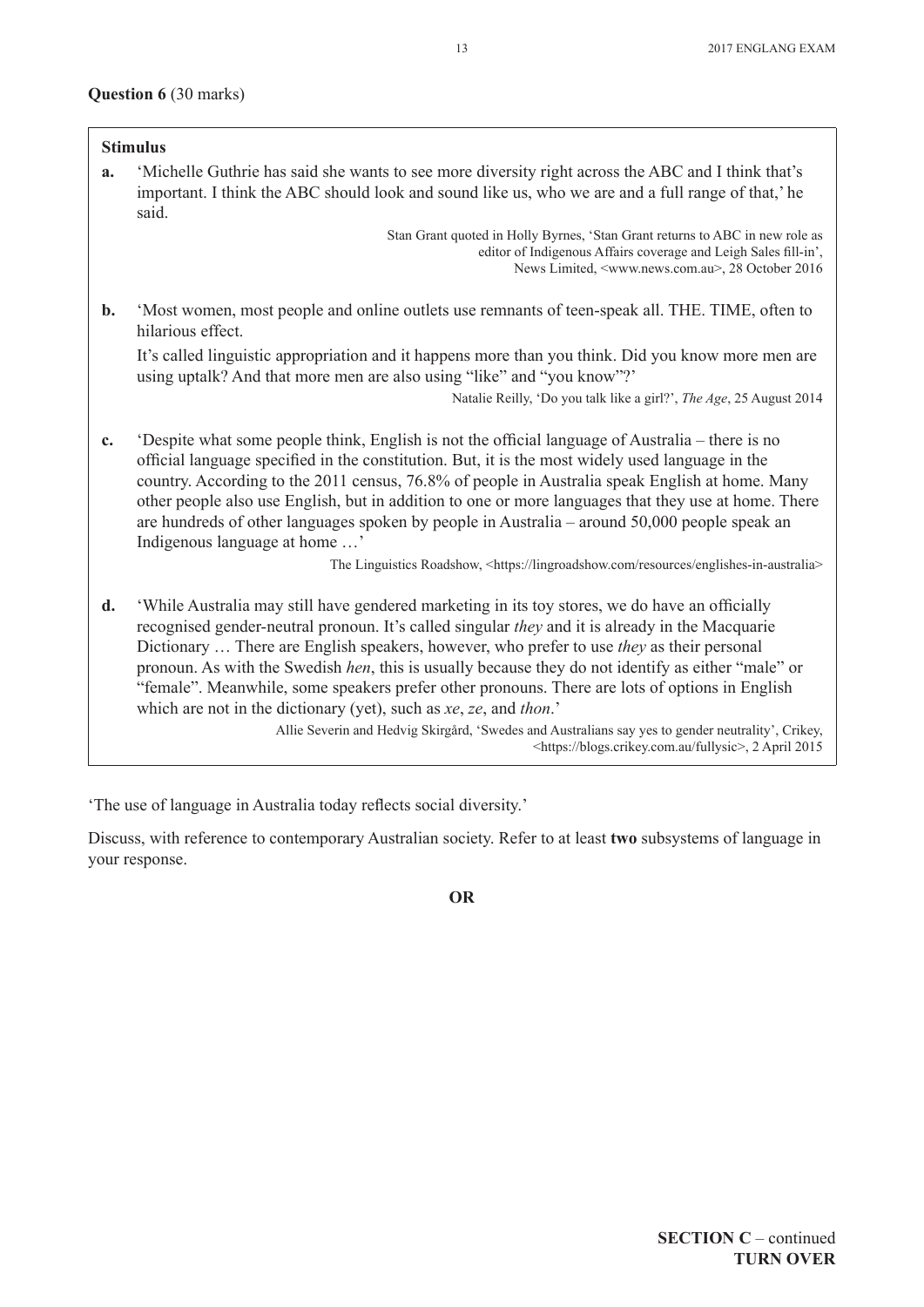#### **Question 7** (30 marks)



'Language is a powerful tool for influencing social attitudes within contemporary Australian society.'

Discuss, referring to at least **two** subsystems of language in your response.

**OR**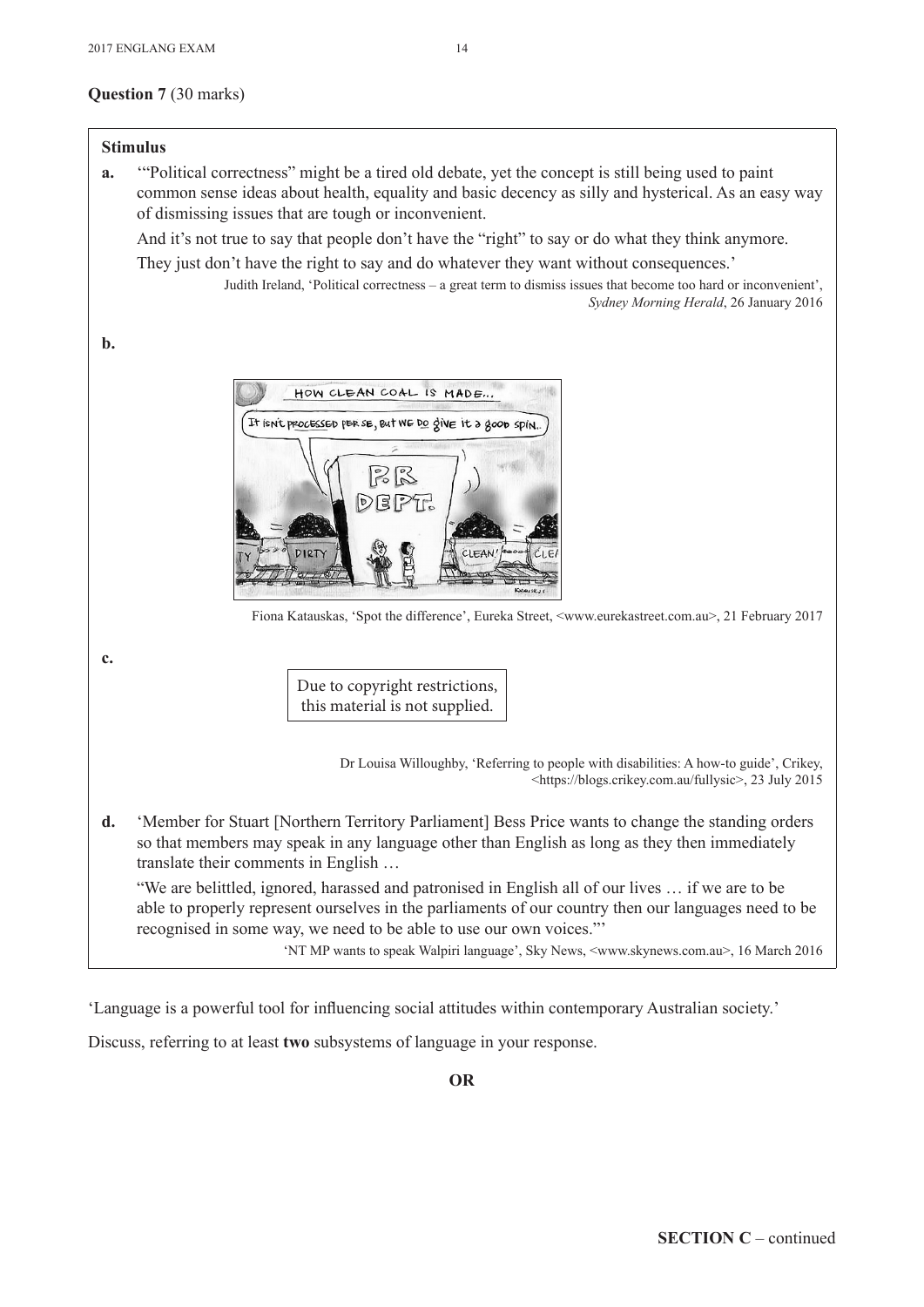#### **Question 8** (30 marks)

#### **Stimulus**

**a.** 'Few areas of our experience are closer to us or more continuously with us than our language. We spend a large part of our waking life speaking, listening, reading and writing. The central part of a language ... is its grammar, and this should be of vital interest to any intelligent educated person. If it has not been of such interest, then the fault must be in the way in which it has been presented, or in the failure to recognize its importance within this essentially human activity, language.'

Frank Palmer, *Grammar*, Penguin Books, Harmondsworth, 1973

**b.** 'There has been a noticeable upsurge in the use of Australian slang in politics from the 1970s. When Gough Whitlam became prime minister in 1972, Australia's highest office took on a distinctly Australian voice. This was the case in terms of accent … but also in the use of a distinctly Aussie idiom …

 Yet, it's important to note that pollies don't use Australianisms the same way and some are better at doing it than others.'

> Howard Manns and Kate Burridge, 'Slanguage and "dinky di" Aussie talk in elections', The Conversation, <http://theconversation.com/au>, 30 June 2016

**c.** 'Some may think this generation of Millennials is destroying the English language with every word that comes out of their mouth, but Melbourne University linguist Rosey Billington says it's quite the opposite.

"When you are able to use language in a creative way, you show you are linguistically savvy because you know the language rules well enough to use words in a different way," she said.' 'Millennial lingo is getting a lot more complicated', News Limited, <www.news.com.au>, 31 December 2015

**d.** 'Although many young texters like to be different, and enjoy breaking the rules, they also know they need to be understood. There is no point in paying for a message if it breaks so many rules of a language that it ceases to be intelligible.'

David Crystal, *Txtng: The Gr8 Db8*, Oxford University Press, New York, 2008, p. 36 (electronic resource)

'An understanding of Standard Australian English is needed to be able to communicate in all contexts in contemporary Australian society.'

To what extent is this statement true? Refer to at least **two** subsystems of language in your response.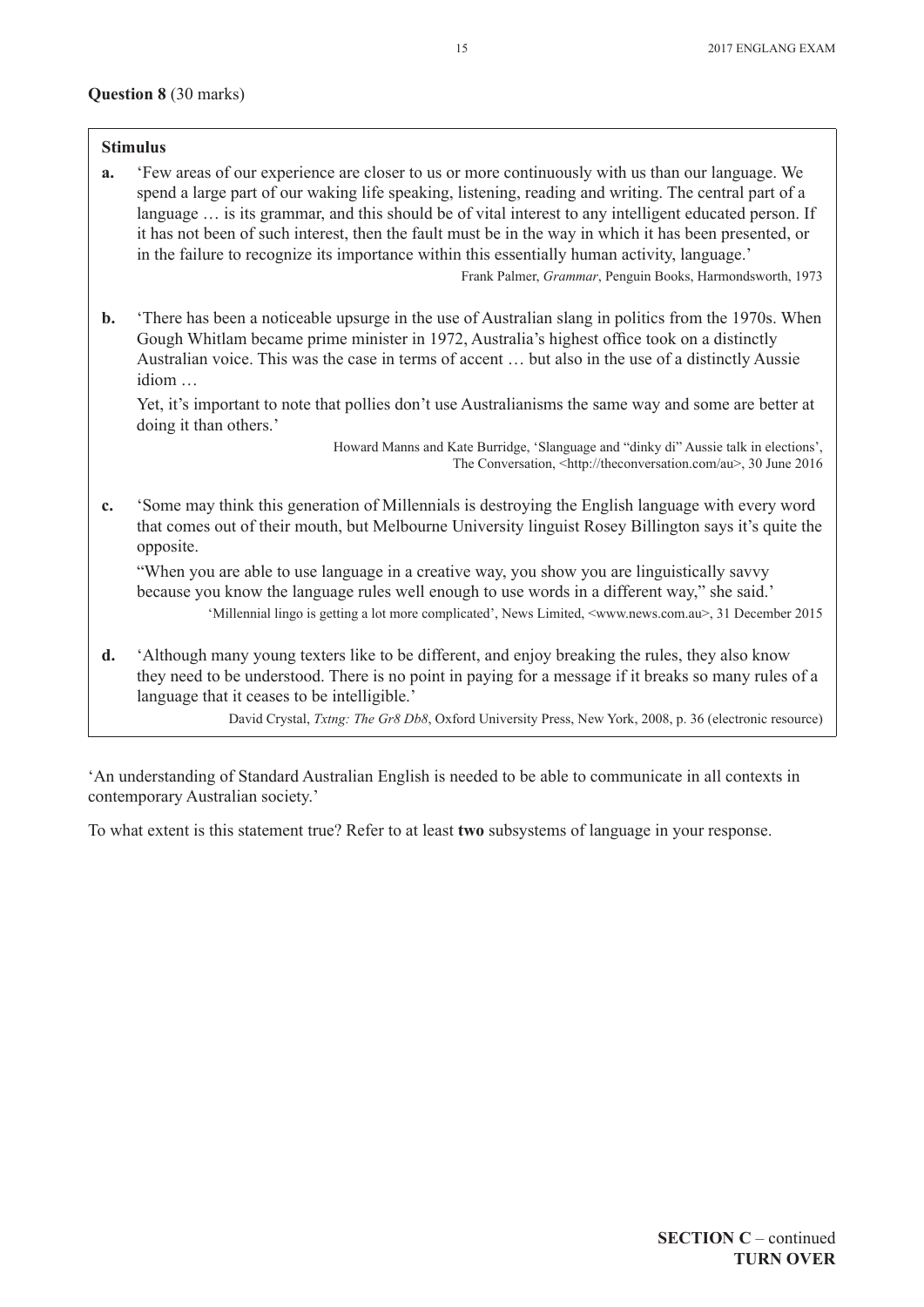| Question no. |  |
|--------------|--|
|              |  |

| Question no. |  |  |  |
|--------------|--|--|--|
|              |  |  |  |
|              |  |  |  |
|              |  |  |  |
|              |  |  |  |
|              |  |  |  |
|              |  |  |  |
|              |  |  |  |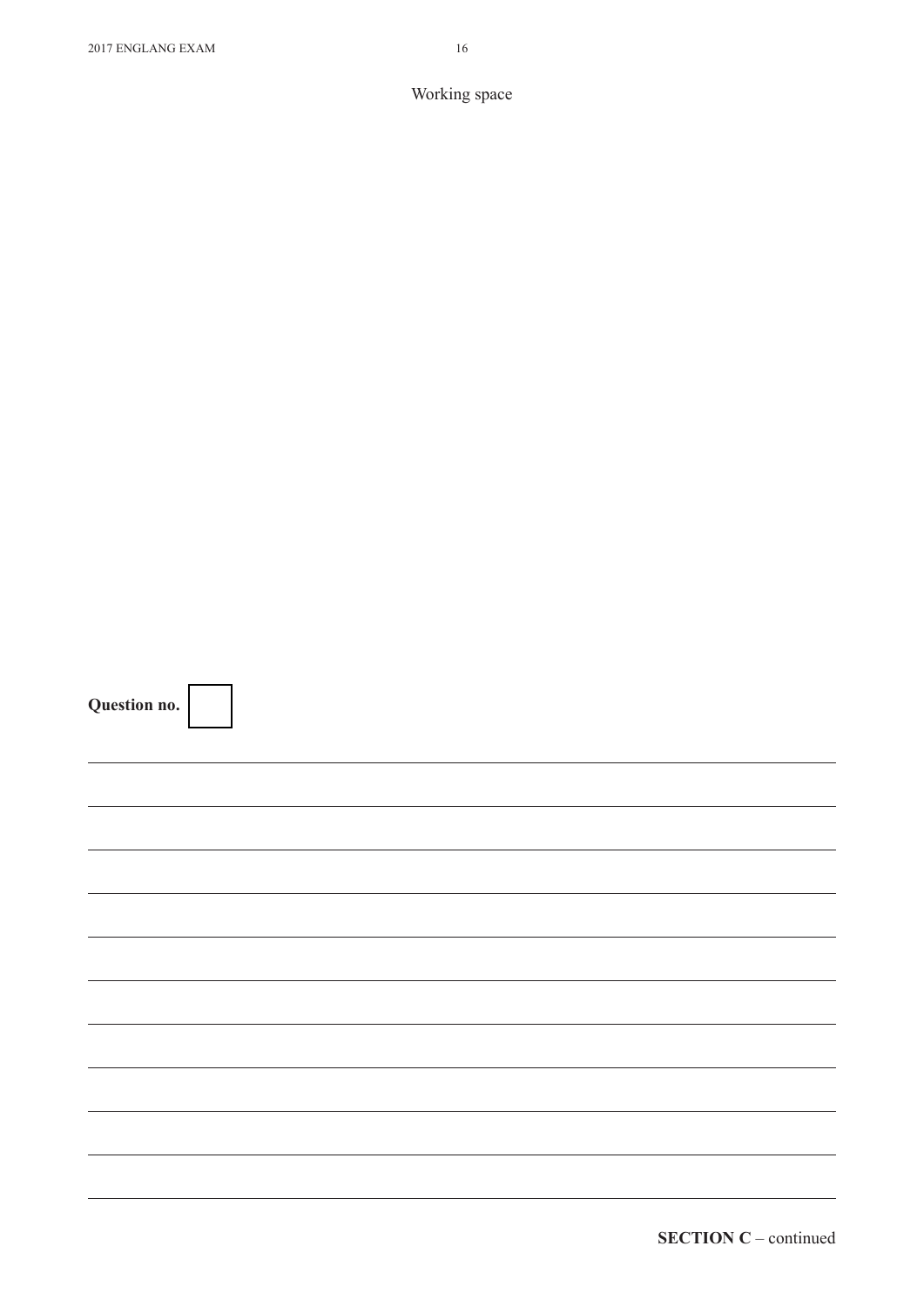| -                        |
|--------------------------|
|                          |
|                          |
|                          |
|                          |
|                          |
| $\overline{\phantom{0}}$ |
|                          |
|                          |
|                          |
|                          |
|                          |
| ÷,                       |
|                          |
|                          |
|                          |
|                          |
|                          |
| ÷,                       |
|                          |
|                          |
|                          |
|                          |
|                          |
|                          |
|                          |
|                          |
|                          |
| -                        |
|                          |
| -                        |
|                          |
|                          |
|                          |
| $\overline{\phantom{0}}$ |
|                          |
|                          |
|                          |
|                          |
|                          |
| $\equiv$                 |
|                          |
|                          |
|                          |
|                          |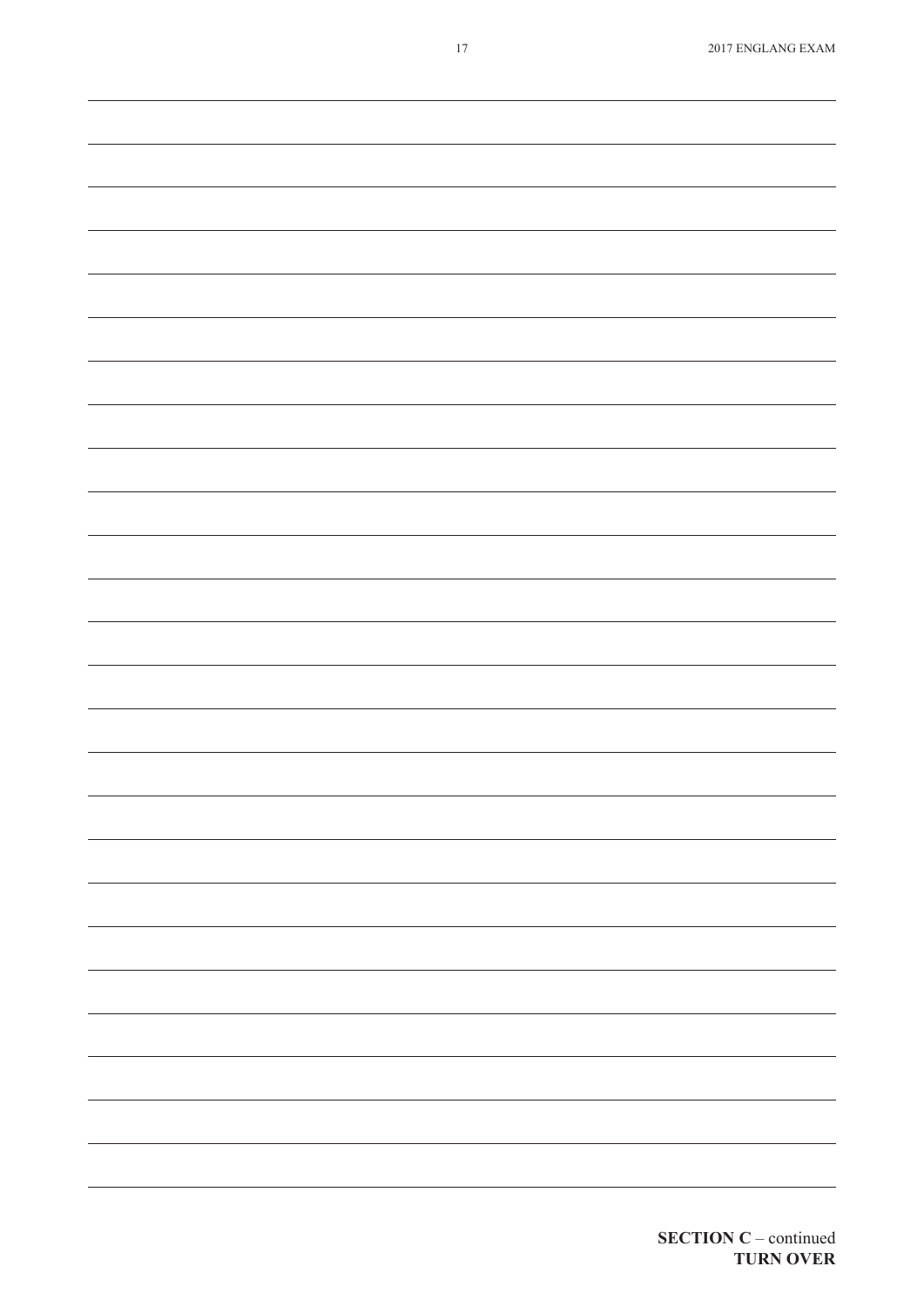| <b>2017 EINULAINU LAAIM</b> | 10                                                                                                                                                                                                                                                                                                                                                                                                                                                                         |
|-----------------------------|----------------------------------------------------------------------------------------------------------------------------------------------------------------------------------------------------------------------------------------------------------------------------------------------------------------------------------------------------------------------------------------------------------------------------------------------------------------------------|
|                             |                                                                                                                                                                                                                                                                                                                                                                                                                                                                            |
|                             |                                                                                                                                                                                                                                                                                                                                                                                                                                                                            |
|                             |                                                                                                                                                                                                                                                                                                                                                                                                                                                                            |
|                             |                                                                                                                                                                                                                                                                                                                                                                                                                                                                            |
|                             |                                                                                                                                                                                                                                                                                                                                                                                                                                                                            |
|                             |                                                                                                                                                                                                                                                                                                                                                                                                                                                                            |
|                             |                                                                                                                                                                                                                                                                                                                                                                                                                                                                            |
|                             |                                                                                                                                                                                                                                                                                                                                                                                                                                                                            |
|                             |                                                                                                                                                                                                                                                                                                                                                                                                                                                                            |
|                             |                                                                                                                                                                                                                                                                                                                                                                                                                                                                            |
|                             |                                                                                                                                                                                                                                                                                                                                                                                                                                                                            |
|                             |                                                                                                                                                                                                                                                                                                                                                                                                                                                                            |
|                             |                                                                                                                                                                                                                                                                                                                                                                                                                                                                            |
|                             |                                                                                                                                                                                                                                                                                                                                                                                                                                                                            |
|                             |                                                                                                                                                                                                                                                                                                                                                                                                                                                                            |
|                             |                                                                                                                                                                                                                                                                                                                                                                                                                                                                            |
|                             |                                                                                                                                                                                                                                                                                                                                                                                                                                                                            |
|                             |                                                                                                                                                                                                                                                                                                                                                                                                                                                                            |
|                             |                                                                                                                                                                                                                                                                                                                                                                                                                                                                            |
|                             |                                                                                                                                                                                                                                                                                                                                                                                                                                                                            |
|                             |                                                                                                                                                                                                                                                                                                                                                                                                                                                                            |
|                             |                                                                                                                                                                                                                                                                                                                                                                                                                                                                            |
|                             |                                                                                                                                                                                                                                                                                                                                                                                                                                                                            |
|                             |                                                                                                                                                                                                                                                                                                                                                                                                                                                                            |
|                             |                                                                                                                                                                                                                                                                                                                                                                                                                                                                            |
|                             |                                                                                                                                                                                                                                                                                                                                                                                                                                                                            |
|                             |                                                                                                                                                                                                                                                                                                                                                                                                                                                                            |
|                             |                                                                                                                                                                                                                                                                                                                                                                                                                                                                            |
|                             |                                                                                                                                                                                                                                                                                                                                                                                                                                                                            |
|                             |                                                                                                                                                                                                                                                                                                                                                                                                                                                                            |
|                             |                                                                                                                                                                                                                                                                                                                                                                                                                                                                            |
|                             |                                                                                                                                                                                                                                                                                                                                                                                                                                                                            |
|                             |                                                                                                                                                                                                                                                                                                                                                                                                                                                                            |
|                             | $\overline{\phantom{0}}$                                                                                                                                                                                                                                                                                                                                                                                                                                                   |
|                             |                                                                                                                                                                                                                                                                                                                                                                                                                                                                            |
|                             |                                                                                                                                                                                                                                                                                                                                                                                                                                                                            |
|                             |                                                                                                                                                                                                                                                                                                                                                                                                                                                                            |
|                             | $\frac{1}{2} \left( \frac{1}{2} \right) \left( \frac{1}{2} \right) \left( \frac{1}{2} \right) \left( \frac{1}{2} \right) \left( \frac{1}{2} \right) \left( \frac{1}{2} \right) \left( \frac{1}{2} \right) \left( \frac{1}{2} \right) \left( \frac{1}{2} \right) \left( \frac{1}{2} \right) \left( \frac{1}{2} \right) \left( \frac{1}{2} \right) \left( \frac{1}{2} \right) \left( \frac{1}{2} \right) \left( \frac{1}{2} \right) \left( \frac{1}{2} \right) \left( \frac$ |
|                             |                                                                                                                                                                                                                                                                                                                                                                                                                                                                            |
|                             | -                                                                                                                                                                                                                                                                                                                                                                                                                                                                          |
|                             |                                                                                                                                                                                                                                                                                                                                                                                                                                                                            |
|                             |                                                                                                                                                                                                                                                                                                                                                                                                                                                                            |
|                             |                                                                                                                                                                                                                                                                                                                                                                                                                                                                            |
|                             |                                                                                                                                                                                                                                                                                                                                                                                                                                                                            |
|                             |                                                                                                                                                                                                                                                                                                                                                                                                                                                                            |
|                             |                                                                                                                                                                                                                                                                                                                                                                                                                                                                            |
|                             |                                                                                                                                                                                                                                                                                                                                                                                                                                                                            |
|                             |                                                                                                                                                                                                                                                                                                                                                                                                                                                                            |
|                             |                                                                                                                                                                                                                                                                                                                                                                                                                                                                            |

**SECTION C** – continued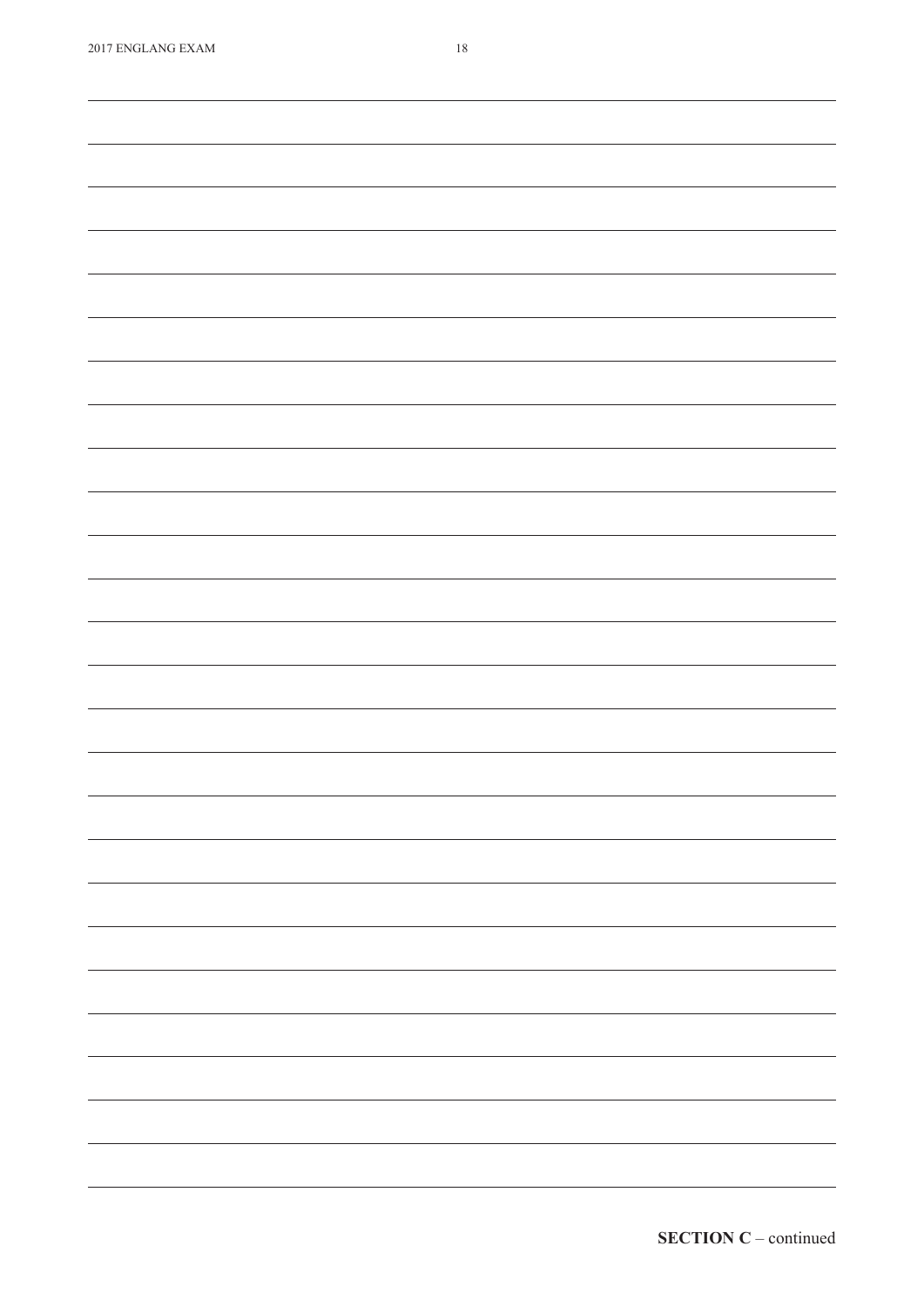| 19 | 2017 ENGLANG EXAM        |
|----|--------------------------|
|    |                          |
|    |                          |
|    |                          |
|    |                          |
|    |                          |
|    |                          |
|    |                          |
|    |                          |
|    |                          |
|    |                          |
|    |                          |
|    |                          |
|    |                          |
|    |                          |
|    |                          |
|    |                          |
|    |                          |
|    |                          |
|    |                          |
|    |                          |
|    |                          |
|    |                          |
|    |                          |
|    |                          |
|    |                          |
|    |                          |
|    |                          |
|    |                          |
|    |                          |
|    |                          |
|    |                          |
|    |                          |
|    |                          |
|    |                          |
|    |                          |
|    |                          |
|    |                          |
|    |                          |
|    |                          |
|    |                          |
|    | $\overline{\phantom{0}}$ |
|    |                          |
|    | $\overline{\phantom{0}}$ |
|    |                          |
|    |                          |
|    |                          |
|    |                          |
|    | $\overline{\phantom{0}}$ |
|    |                          |
|    | $\overline{\phantom{0}}$ |
|    |                          |
|    |                          |
|    | $\overline{\phantom{a}}$ |
|    |                          |
|    | $\overline{\phantom{0}}$ |
|    |                          |
|    |                          |
|    |                          |
|    |                          |
|    |                          |
|    |                          |
|    |                          |
|    |                          |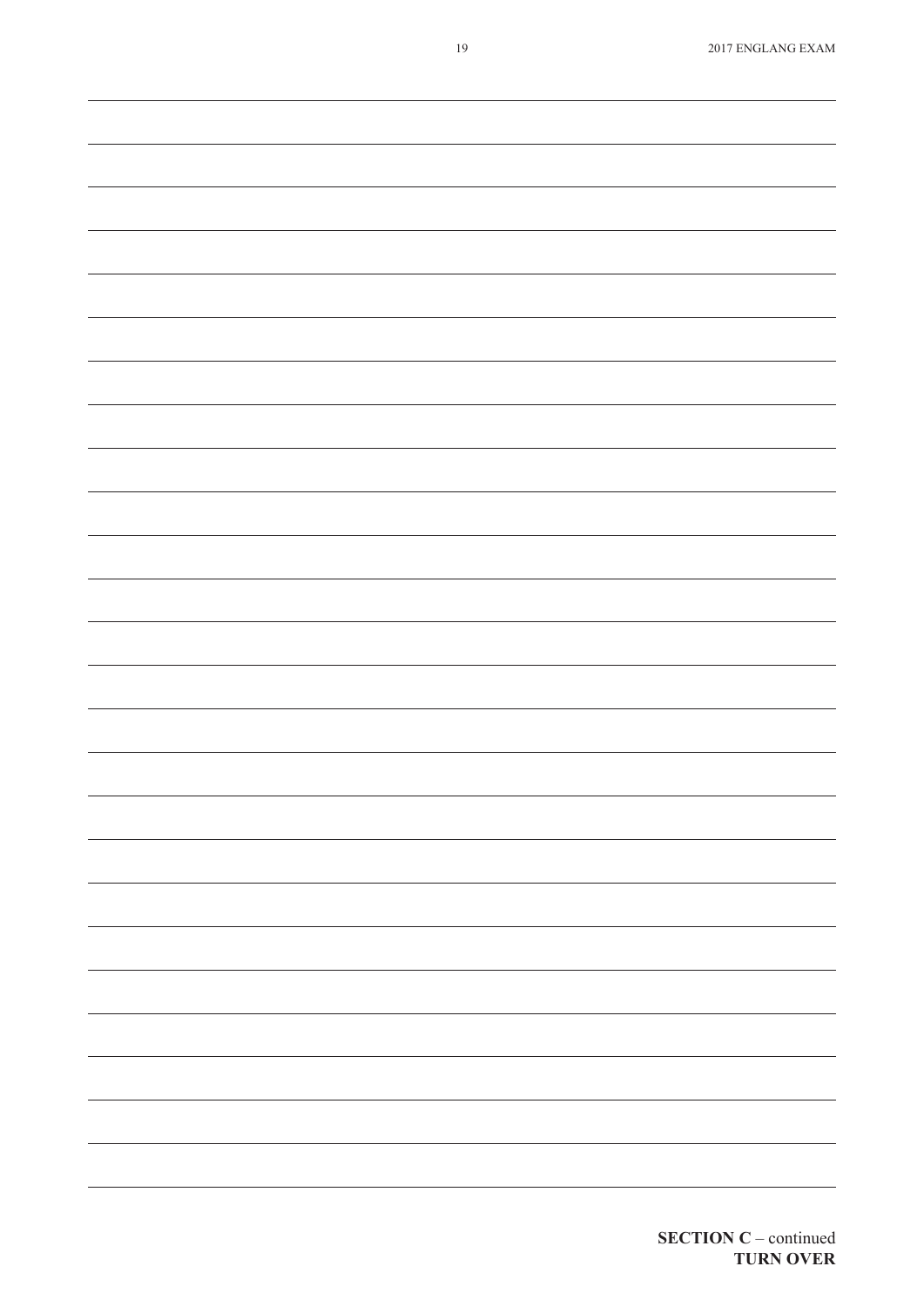| <b><i>LOTA ENGLAND EARM</i></b> | $\angle U$ |
|---------------------------------|------------|
|                                 |            |
|                                 |            |
|                                 |            |
|                                 |            |
|                                 |            |
|                                 |            |
|                                 |            |
|                                 |            |
|                                 |            |
|                                 |            |
|                                 |            |
|                                 |            |
|                                 |            |
|                                 |            |
|                                 |            |
|                                 |            |
|                                 |            |
|                                 |            |
|                                 |            |
|                                 |            |
|                                 |            |
|                                 |            |
|                                 |            |
|                                 |            |
|                                 |            |
|                                 |            |
|                                 |            |
|                                 |            |
|                                 |            |
|                                 |            |
|                                 |            |
|                                 |            |
|                                 |            |
|                                 |            |
|                                 |            |
|                                 |            |
|                                 |            |
|                                 |            |
|                                 |            |
|                                 |            |
|                                 |            |
|                                 |            |
|                                 |            |
|                                 |            |
|                                 |            |
|                                 |            |
|                                 |            |
|                                 |            |
|                                 |            |
|                                 |            |
|                                 |            |
|                                 |            |
|                                 |            |
|                                 |            |
|                                 |            |
|                                 |            |
|                                 |            |
|                                 |            |
|                                 |            |
|                                 |            |
|                                 |            |
|                                 |            |
|                                 |            |
|                                 |            |
|                                 |            |
|                                 |            |
|                                 |            |
|                                 |            |
|                                 |            |
|                                 |            |
|                                 |            |
|                                 |            |
|                                 |            |
|                                 |            |
|                                 |            |
|                                 |            |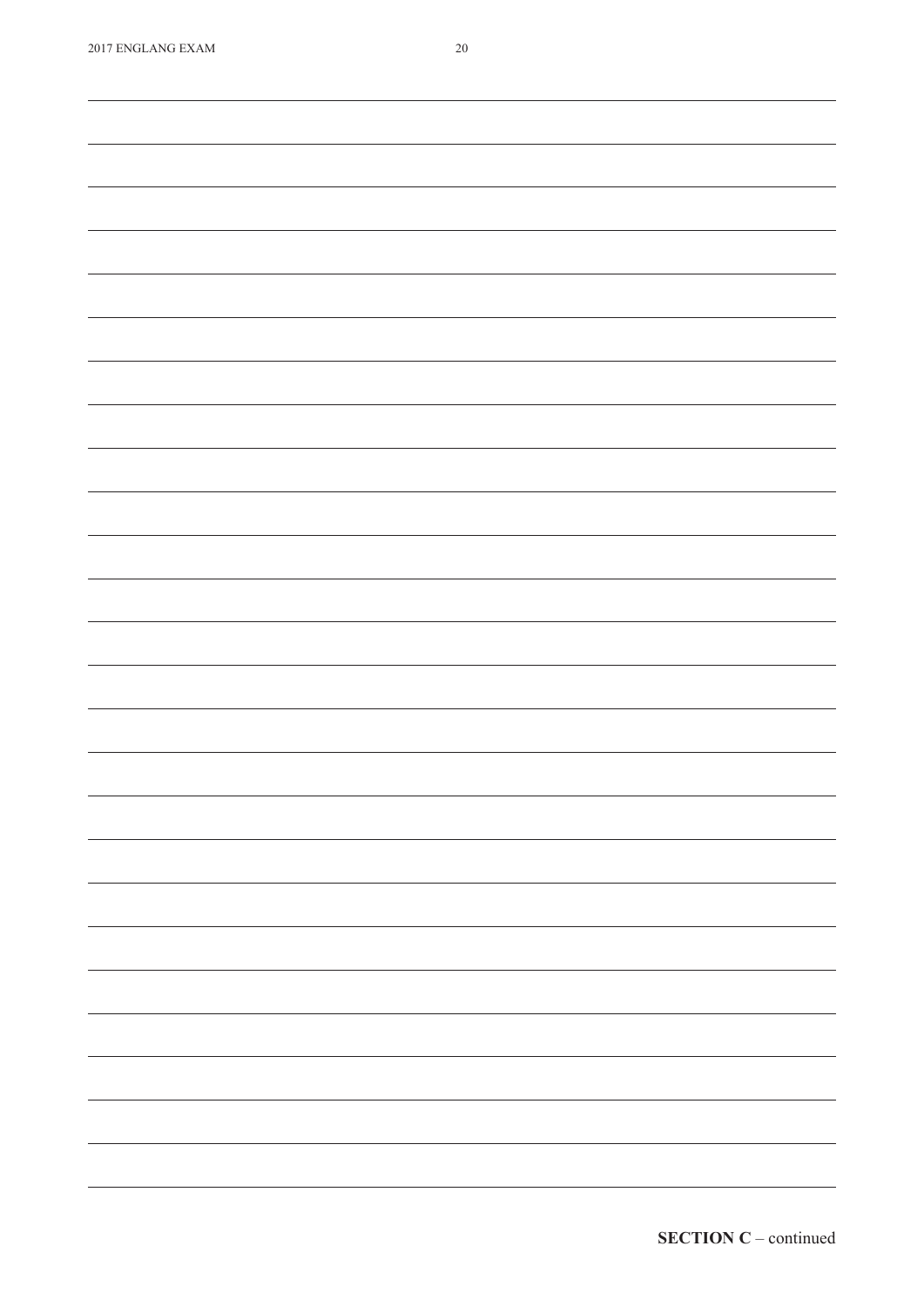| $21\,$ | 2017 ENGLANG EXAM        |
|--------|--------------------------|
|        |                          |
|        |                          |
|        |                          |
|        |                          |
|        |                          |
|        |                          |
|        |                          |
|        |                          |
|        |                          |
|        |                          |
|        |                          |
|        |                          |
|        |                          |
|        |                          |
|        |                          |
|        |                          |
|        |                          |
|        |                          |
|        |                          |
|        |                          |
|        |                          |
|        |                          |
|        |                          |
|        |                          |
|        |                          |
|        |                          |
|        |                          |
|        |                          |
|        |                          |
|        |                          |
|        |                          |
|        |                          |
|        |                          |
|        |                          |
|        |                          |
|        |                          |
|        | ÷.                       |
|        |                          |
|        |                          |
|        |                          |
|        | $\sim$ $\sim$            |
|        |                          |
|        | -                        |
|        |                          |
|        |                          |
|        |                          |
|        |                          |
|        | $\overline{\phantom{a}}$ |
|        |                          |
|        |                          |
|        |                          |
|        |                          |
|        |                          |
|        | $\overline{\phantom{0}}$ |
|        |                          |
|        |                          |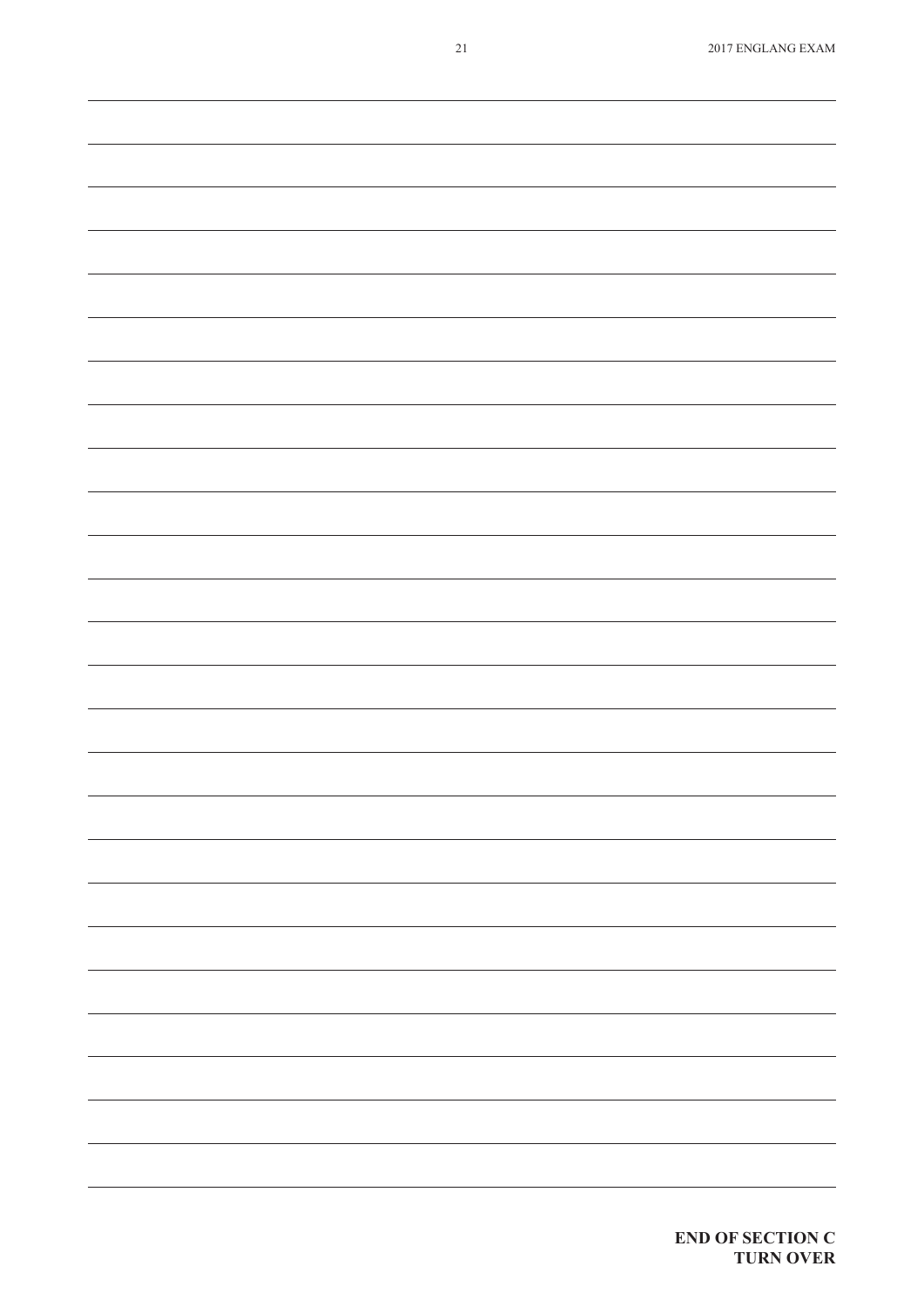#### **Assessment criteria**

Examination responses will be assessed on the extent to which they demonstrate the ability to:

- use metalanguage to describe and analyse structures, features and functions of language in a range of contexts
- • explain and analyse linguistic features of written and spoken English in a range of registers
- • understand and analyse relationships between language and identities in society
- • identify and analyse differing attitudes to varieties of Australian English
- draw on contemporary discussions and debate about language
- • write clearly organised responses with controlled and effective use of language appropriate to the task.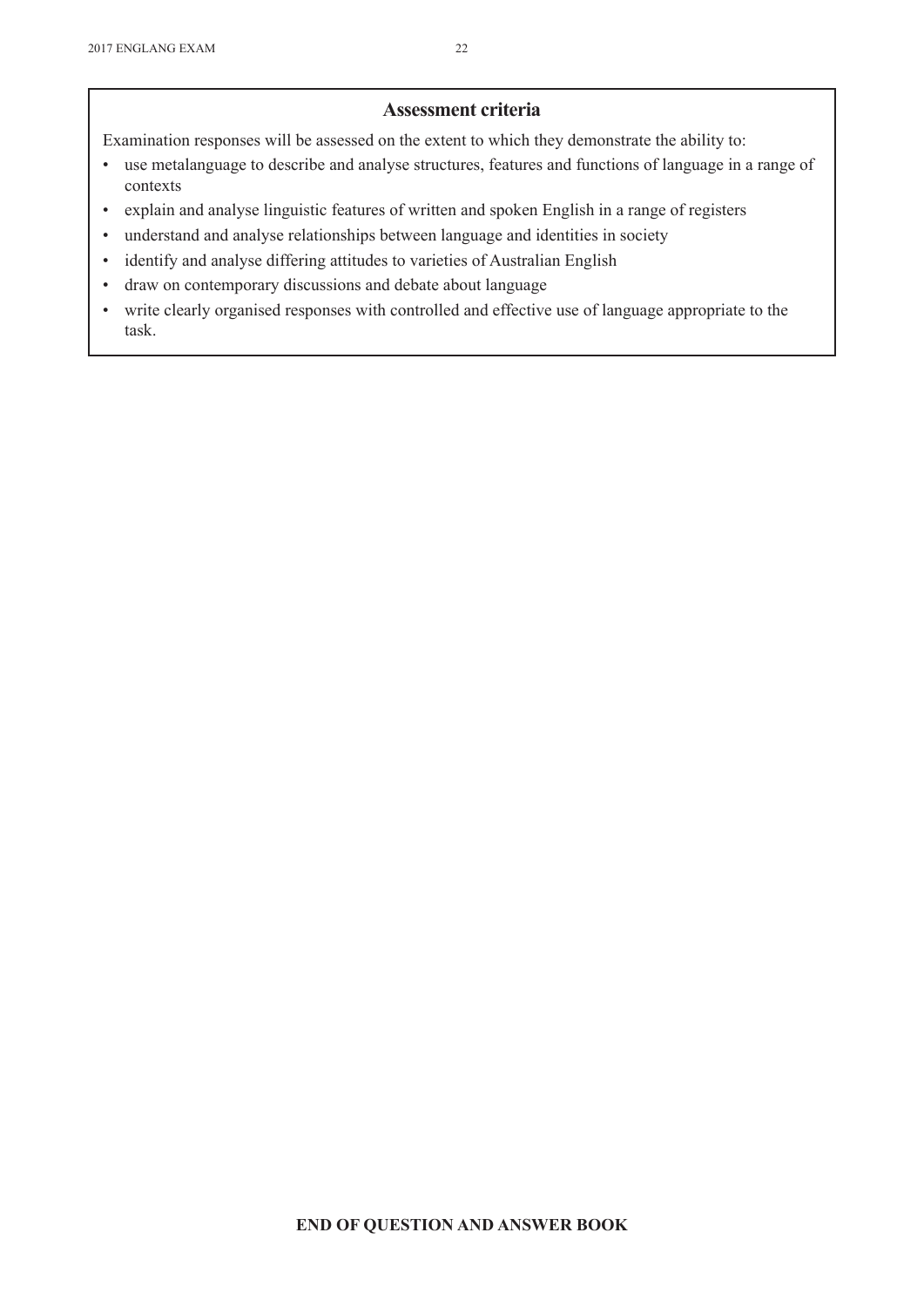#### **Insert for Sections A and B**

Please remove from the centre of this book during reading time.

## **SECTION A**

## **Text 1**

In a pre-recorded video, Australian actor and comedian Tim Minchin gives his acceptance speech for the Most Outstanding Supporting Actor Logie at the 2016 Logie Awards. The award is for his role in 'The Secret River', a television drama dealing with British colonisation and the dispossession of Indigenous Australians. The Logie Awards celebrate Australian television, in front of both a live and a television audience.

The following symbols are used in the transcript:

| $<$ L $>$                | lento - slow-paced utterance                                                                                 | $\sqrt{2}$  | rising pitch           |  |  |
|--------------------------|--------------------------------------------------------------------------------------------------------------|-------------|------------------------|--|--|
| $<$ A $A$                | allegro - fast-paced utterance                                                                               | $\setminus$ | falling pitch          |  |  |
| $\left( .\right)$        | very short pause                                                                                             |             | emphatic stress        |  |  |
| (H)                      | intake of breath                                                                                             | $=$         | lengthening of a sound |  |  |
| $\overline{\phantom{a}}$ | continuing intonation                                                                                        |             |                        |  |  |
|                          | final intonation                                                                                             |             |                        |  |  |
|                          |                                                                                                              |             |                        |  |  |
| 1.                       | Hello Logies/                                                                                                |             |                        |  |  |
| 2.                       | thank you so= much,                                                                                          |             |                        |  |  |
| 3.                       | I hope you're all having an excellent night/                                                                 |             |                        |  |  |
| 4.                       | (H) I wanna thank Daina Reid for having faith in me,                                                         |             |                        |  |  |
| 5.                       | (.) a=nd <a a="" abc="" and="" luby="" stephen="" the=""> for having such passion for this project</a>       |             |                        |  |  |
| 6.                       | The story of Secret River was (.) often very upsetting to (.) tell,                                          |             |                        |  |  |
| 7.                       | (.) $a=nd \leq A$ if it was upsetting for me,                                                                |             |                        |  |  |
| 8.                       | I can only imagine what it was like for Trevor Jamieson and Angus Pilakui,                                   |             |                        |  |  |
| 9.                       | and the rest of the Indigenous cast A>                                                                       |             |                        |  |  |
| 10.                      | I particularly want to acknowledge Natasha Wanganeen,                                                        |             |                        |  |  |
| 11.                      | who spent our $(H) \le L$ sickeningly violent scene L> reassuring me that everything was cool                |             |                        |  |  |
| 12.                      | (.) I-I-I think it's incredibly important that we keep telling the story of the true history of<br>Australia |             |                        |  |  |
| 13.                      | It's extremely (.) complicated and painful                                                                   |             |                        |  |  |
| 14.                      | (H) and (.) it's hard to know how to tell the story respectfully/                                            |             |                        |  |  |
| 15.                      | and how to make sure we amplify the right voices\                                                            |             |                        |  |  |
| 16.                      | but I do know that (.) "let's get over it and move on" [spoken in a Broad Australian accent]                 |             |                        |  |  |
| 17.                      | doesn't cut it                                                                                               |             |                        |  |  |
| 18.                      | and never has                                                                                                |             |                        |  |  |
| 19.                      | in any culture                                                                                               |             |                        |  |  |
| 20.                      | in the history of the world.                                                                                 |             |                        |  |  |
| 21.                      | (H) Ah David (.) Dan (.) and Ryan/                                                                           |             |                        |  |  |
| 22.                      | it's an honour to be nominated alongside you/                                                                |             |                        |  |  |
| 23.                      | you handsome bastards/                                                                                       |             |                        |  |  |
| 24.                      | $(.)$ a=nd,                                                                                                  |             |                        |  |  |
| 25.                      | <a a="" australia="" back="" i'm="" moving="" next="" to="" year=""></a>                                     |             |                        |  |  |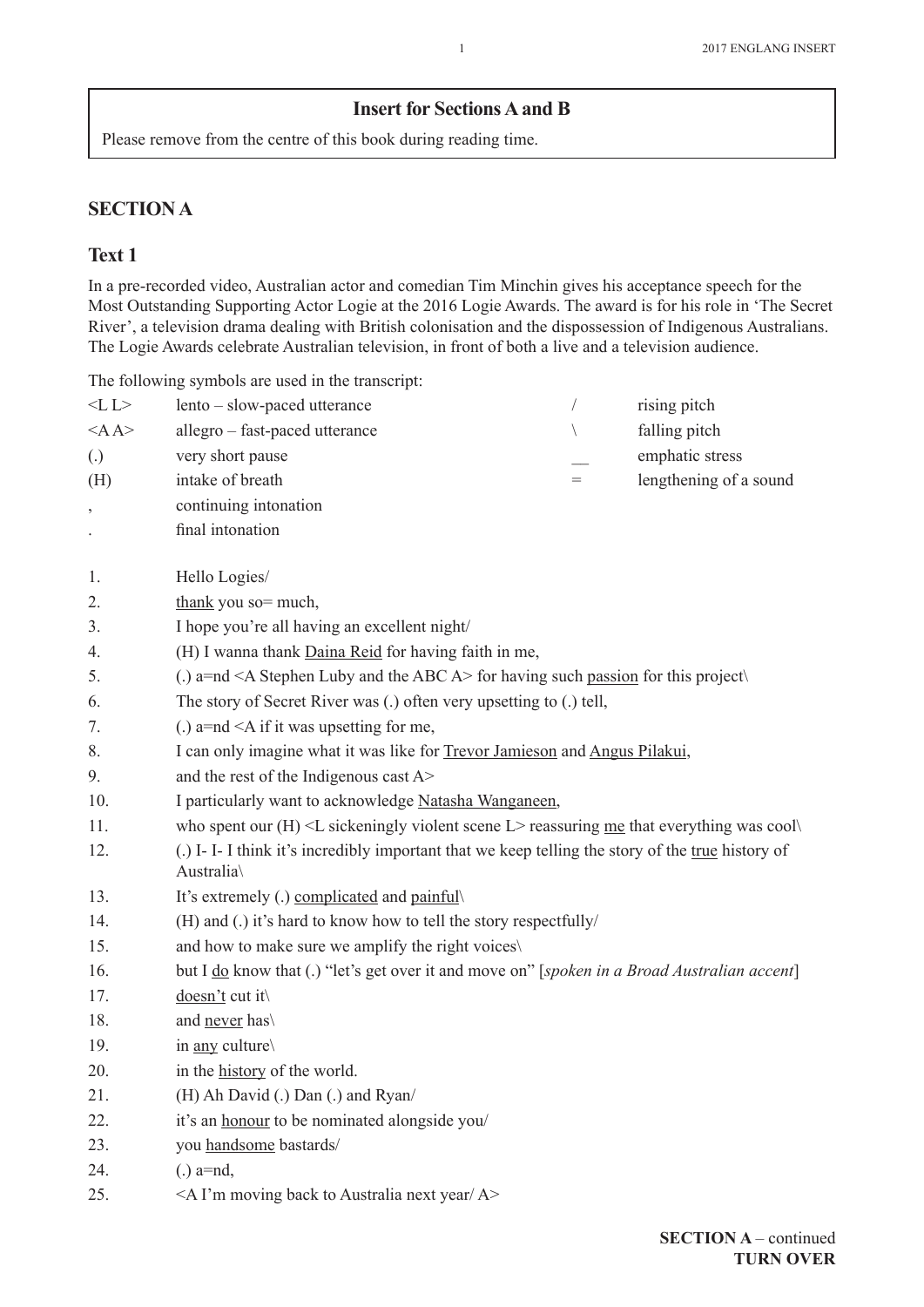- 26. So (.) if you're a casting agent,
- 27. and you need <L passable performances from weird looking people L>
- 28. and you can't get Toby Truslove [*clicks tongue, points to himself, smiles*]
- 29. (.) give us a ca=ll $\setminus$
- 30. Thank you so much, [*waves to the camera*]
- 31. it's a massive honour,
- 32. thank you.

Source: Tim Minchin, <www.youtube.com/watch?v=BeYFSFKSbeM>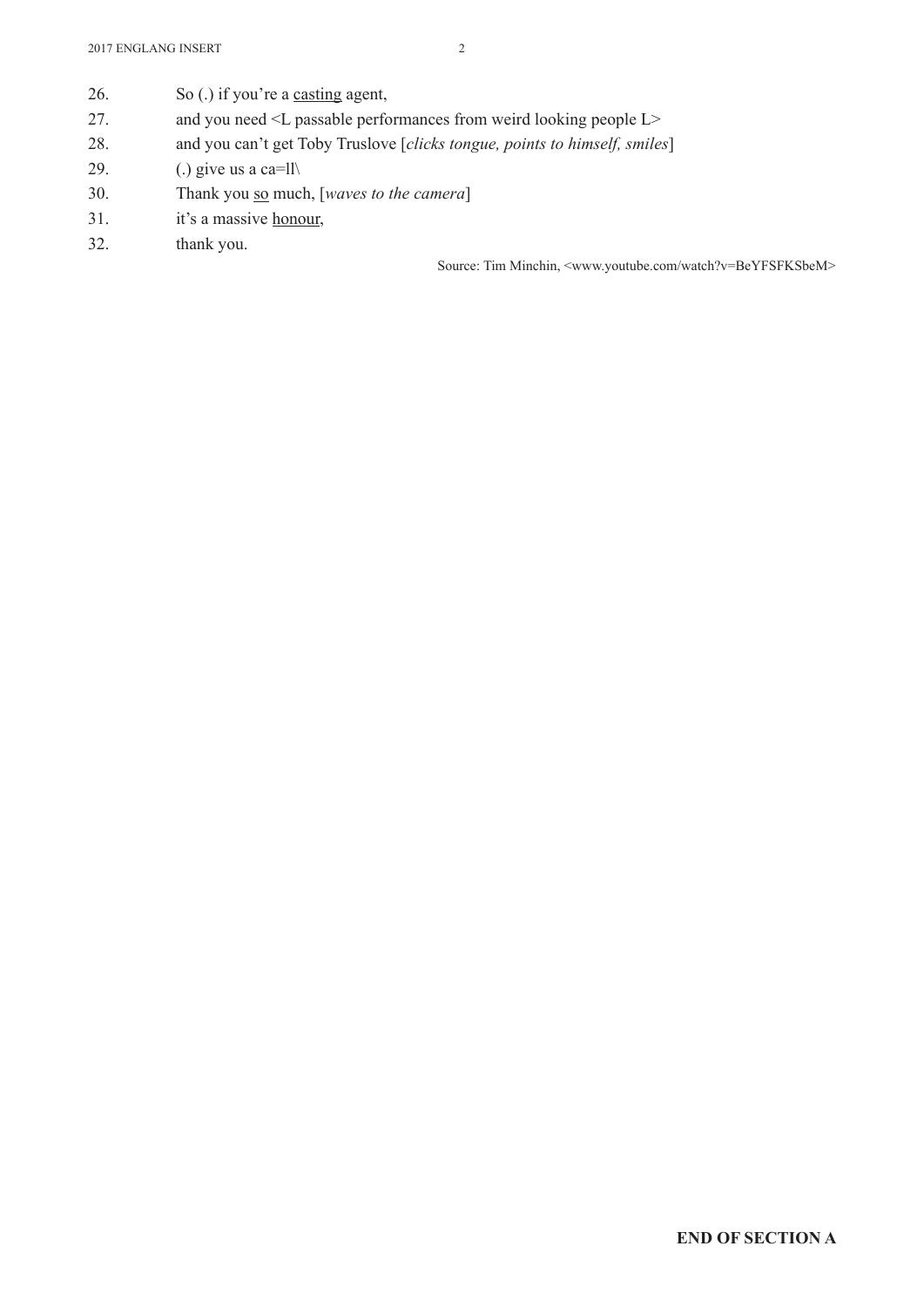## **SECTION B**

#### **Text 2**

This article, 'House of the Week', written by Lou Sweeney, appeared in the real estate section (*Domain*) of *The Age* newspaper.

> Due to copyright restrictions, this material is not supplied.